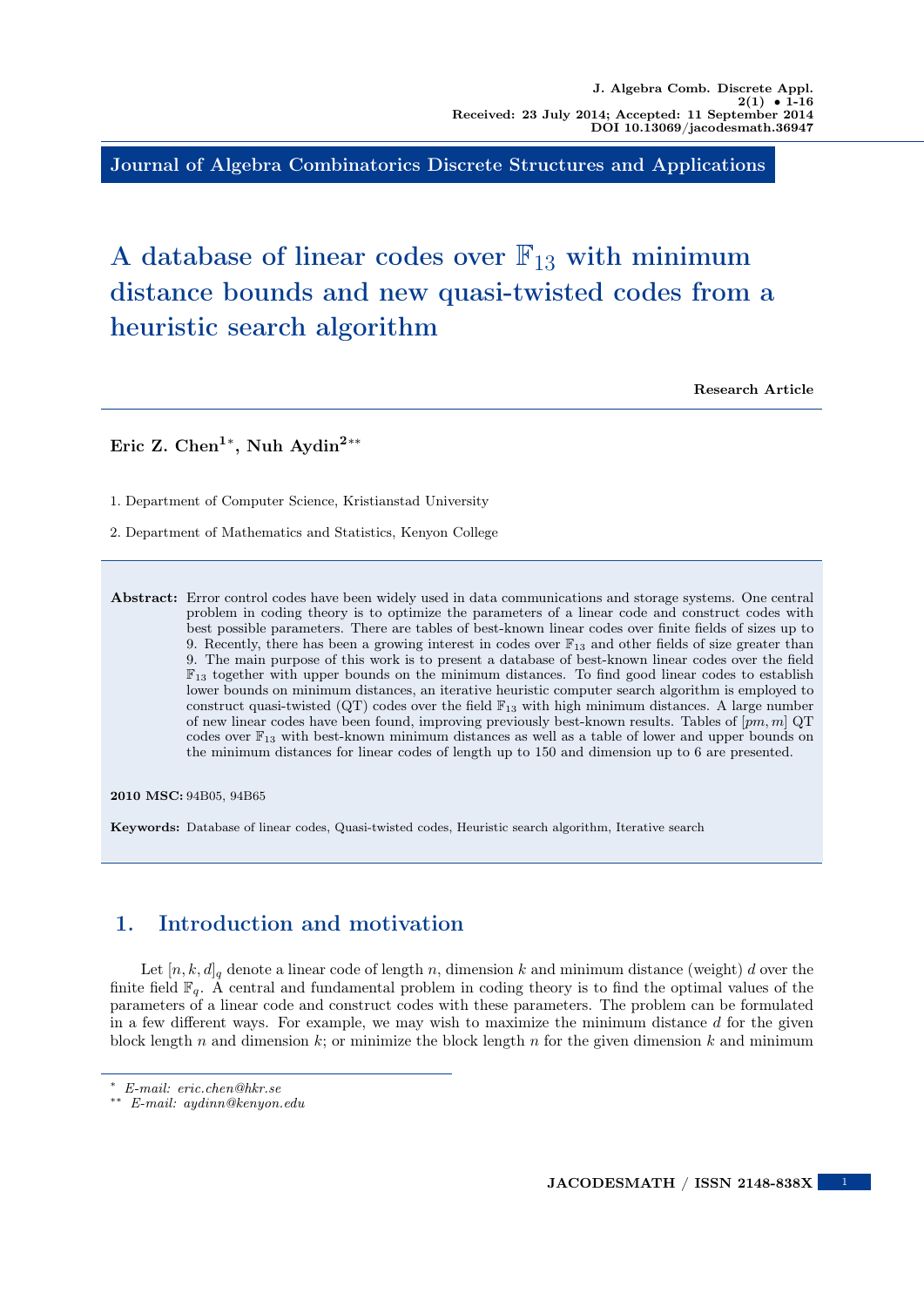distance. Let  $d_q(n, k)$  denote the largest value of d for which there exists an  $[n, k, d]$  code over  $\mathbb{F}_q$ , and  $n_q(k, d)$  the smallest value of n for which there exists an  $[n, k, d]$  code over  $\mathbb{F}_q$ . An  $[n, k, d]$  code is called optimal (or length-optimal) if its block length n equals  $n_q(k, d)$ , or if its minimum distance d equals  $d_q(n, k)$  (also called distance-optimal).

This optimization problem is very difficult. In general, it is only solved for the cases where either k or  $n - k$  is small. Computers are often used in searching for codes with best parameters but there is an inherent difficulty: computing the minimum distance of a linear code is computationally intractable [\[19\]](#page-14-0). Since it is not possible to conduct exhaustive searches for linear codes if the dimension is large, researchers often focus on promising subclasses of linear codes with rich mathematical structures. As a generalization to cyclic and consta-cyclic codes, quasi-cyclic (QC) and quasi-twisted (QT) codes are known to have this characteristic. They have been shown to contain many good linear codes. With the help of modern computers, many record-breaking QC and QT codes have been constructed [\[2\]](#page-14-1)-[\[13\]](#page-14-2). However, the problem still becomes intractable as the dimension and the block length of the code get large. The records of best-known linear codes are available. For example, the online database [\[21\]](#page-14-3) is one that is commonly referred to. It contains records of best-known codes over  $\mathbb{F}_q$  for  $q \leq 9$  together with upper bounds on  $d_q(n, k)$ . The Magma software [\[20\]](#page-14-4) also contains a similar database. The online database of QT codes contains best-known QC and QT codes [\[24\]](#page-14-5). These databases are updated as new codes are discovered.

There has been a growing interest in codes over  $\mathbb{F}_{13}$  in recent years. Several papers in the literature deal with self-dual or maximum distance separable (MDS) codes over  $\mathbb{F}_{13}$ . For example, Betsumiya [\[25\]](#page-14-6) et al studied MDS self-dual codes over  $\mathbb{F}_{13}$  of lengths up to 24 and determined largest minimum weights of such codes for lengths up to 20. De Boer [\[16\]](#page-14-7) constructed a self-dual [18, 9, 9] code and optimal codes with parameters [23, 3, 20] and [23, 17, 6] over  $\mathbb{F}_{13}$ . Newhart [\[26\]](#page-14-8) studied the extended quadratic residue  $(QR)$  codes [18, 9, 9], [24, 12, 10] and [30, 15, 12] over  $\mathbb{F}_{13}$ . Grassl and Gulliver [\[28\]](#page-14-9) showed non-existence of a self-dual MDS code over  $\mathbb{F}_{13}$  with parameters [12,6,7]. In [\[29\]](#page-15-0) the authors constructed a Euclidean self-dual near-MDS code over  $\mathbb{F}_{13}$ . Kotsireas et al. constructed many MDS and near-MDS self-dual codes over  $\mathbb{F}_{13}$  [\[27\]](#page-14-10).

Another reason for the interest in codes over  $\mathbb{F}_{13}$  is the connection between linear codes and finite geometries. Codes of dimension 3 are closely related to arcs in a projective geometry, and a lot of research has been carried out on projective codes of dimension 3 over finite fields of size up to 19 [\[4\]](#page-14-11).

Finally, Venkaiah and Gulliver  $|13|$  used the tabu search to construct quasi-cyclic codes over  $\mathbb{F}_{13}$  of dimensions up to 6 and lengths less than 150. They constructed many QC codes of the form  $[p, k]$ , for over  $\mathbb{F}_{13}$ , and presented their results in several tables (one for each value of k). These tables constitute the most comprehensive set of best-known linear codes over  $\mathbb{F}_{13}$  to date.

In this paper, we present a database of linear codes over  $\mathbb{F}_{13}$  for lengths  $\leq 150$  and dimensions  $3 \leq k \leq 6$ . We employed an iterative, heuristic algorithm [\[15\]](#page-14-12) to conduct a computer search to produce new codes. With this algorithm, a large number of new QC and QT codes have been constructed many of which improve the previous results. We achieve improvements on the parameters of the codes presented in [\[13\]](#page-14-2) in many cases. Combining the results presented in [\[13\]](#page-14-2) with the new codes we have found, we create a comprehensive database of best-known linear codes over  $\mathbb{F}_{13}$ . To the best of our knowledge, this is the first time such a database appears in the literature.

The remainder of the paper is organized as follows. In Section 2, some basic definitions and facts on QT codes are presented. In Section 3, the iterative heuristic algorithm that is used to find good QT codes is described. Next, a database of linear codes over  $\mathbb{F}_{13}$  with minimum distance bounds is presented. The paper contains several tables: tables of new, improved QC and QT codes, maximum known minimum distances for  $\mathbb{Q}T$  [pm, m] codes, optimal  $\mathbb{Q}T$  codes, as well as a comprehensive table of lower and upper bounds on linear codes over  $\mathbb{F}_{13}$  that covers the range  $n \leq 150$  and  $3 \leq k \leq 6$ . With these concrete results, this work can serve as a foundation for future research on linear codes over  $\mathbb{F}_{13}$  (e.g. a more comprehensive database).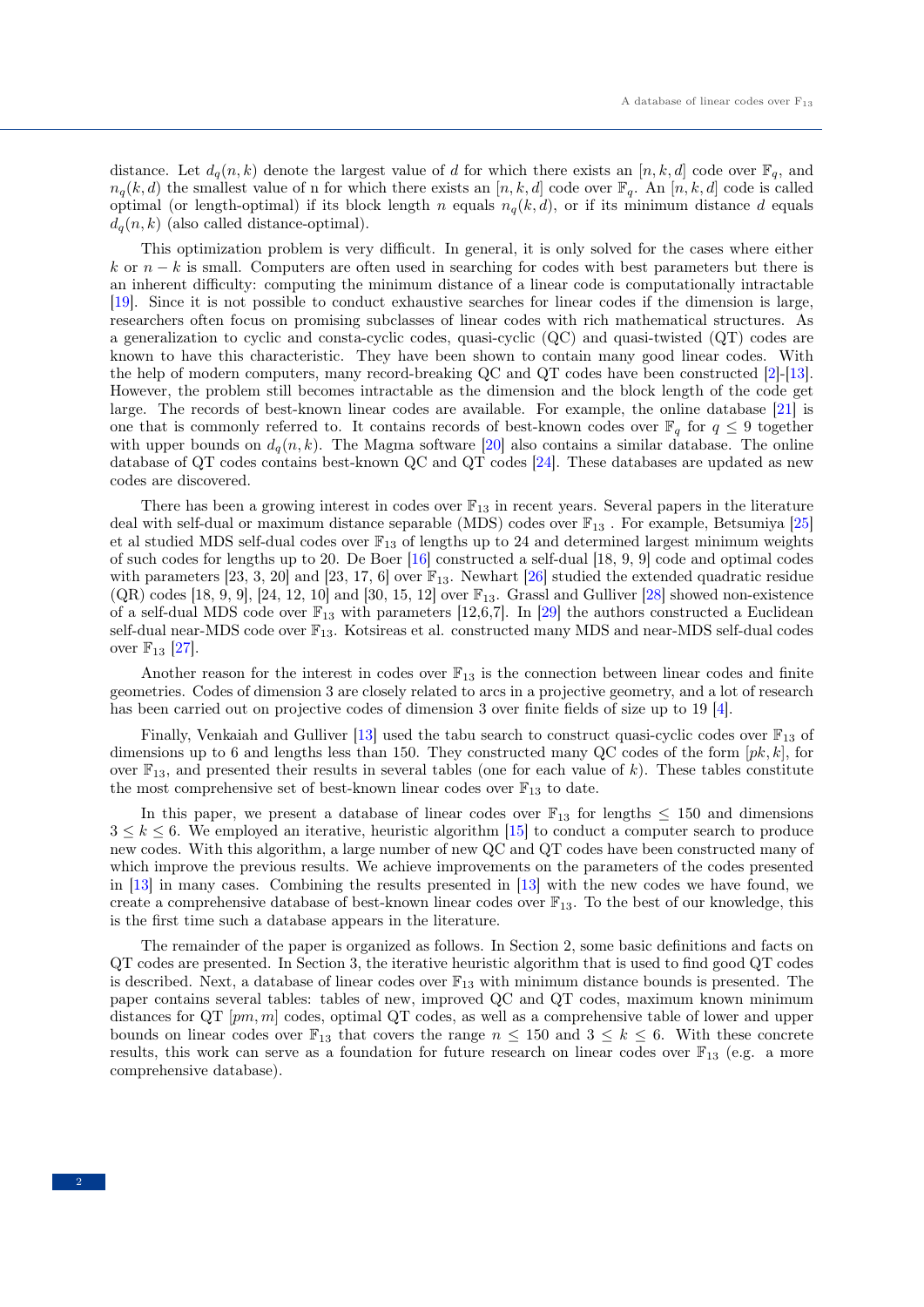# 2. Quasi-twisted codes

A linear q-ary  $[n, k, d]$  code is said to be  $\alpha$ -consta-cyclic if there is a non-zero element  $\alpha$  of  $\mathbb{F}_q$  such that for any codeword  $(a_0, a_1, \ldots, a_{n-1})$ , a consta-cyclic shift by one position, that is  $(\alpha a_{n-1}, a_0, \ldots, a_{n-2})$ , is also a codeword [\[14\]](#page-14-13). Therefore, consta-cyclic codes are a generalization of cyclic codes, or a cyclic code is an  $\alpha$ -consta-cyclic code with  $\alpha = 1$ . A consta-cyclic code can be defined by a single generator polynomial. A code is said to be quasi-twisted  $(QT)$  if a consta-cyclic shift of any codeword by p positions is still a codeword. Thus a consta-cyclic code is a QT code with  $p = 1$ , and a quasi-cyclic (QC) code is a QT code with  $\alpha = 1$ . The length n of a QT code is a multiple of p, i.e.,  $n = pm$  for some positive integer m.

An  $\alpha$ -consta-cyclic matrix of order n, also called a twistulant matrix, is defined as

$$
C = \begin{bmatrix} c_0 & c_1 & c_2 & \cdots & c_{n-1} \\ \alpha c_{n-1} & c_0 & c_1 & \cdots & c_{n-2} \\ \alpha c_{n-2} & \alpha c_{n-1} & c_0 & \cdots & c_{n-3} \\ \vdots & \vdots & \vdots & & \vdots \\ \alpha c_1 & \alpha c_2 & \alpha c_3 & \cdots & c_0 \end{bmatrix}
$$
(1)

Twistulant matrices are basic components in the generator matrix for a QT code. The algebra of  $n \times n$  consta-cyclic matrices over  $\mathbb{F}_q$  is isomorphic to the algebra of the quotient ring  $\mathbb{F}_q[x]/(x^n - \alpha)$  if C is mapped onto the polynomial formed by the elements of its first row,  $c(x) = c_0 + c_1x + \cdots + c_{n-1}x^{n-1}$ , with the least significant coefficient on the left. The polynomial  $c(x)$  is also called the defining polynomial of the matrix C. A twistulant matrix is called a circulant matrix if  $\alpha = 1$ .

The generator matrix of a QT code can be transformed into rows of twistulant matrices by a suitable permutation of columns. Most research has been focused on 1-generator and 2-generator QT codes. The generator matrices for 1-generator and 2-generator QT codes consist of one row of twistulant matrices and two rows of twistulant matrices, respectively,

$$
G = \begin{bmatrix} G_0 & G_1 & \cdots & G_{p-1} \end{bmatrix} \text{ and } G = \begin{bmatrix} G_{1,0} & G_{1,1} & \cdots & G_{1,p} \\ G_{1,0} & G_{2,1} & \cdots & G_{2,p} \end{bmatrix} \tag{2}
$$

where  $G_j$  and  $G_{ij}$  are twistulant matrices, for  $j = 0, 1, 2, ..., p1$  and  $i = 1, 2$ . Let  $g_{i,j}(x)$  and  $g_{i,j}(x)$ be the defining polynomials for the corresponding twistulant matrices  $G_j$  and  $G_{ij}$ . Then, the defining polynomials  $(g_0(x), g_1(x), g_2(x), \cdots, g_{p-1}(x))$  and  $(g_{1,0}(x), g_{1,1}(x), g_{1,2}(x), \ldots, g_{1,p-1}(x); g_{2,0}(x), g_{2,1}(x),$  $g_{2,2}(x), \ldots, g_{2,p-1}(x)$  define a 1-generator QT [pm, k, d] code and 2-generator QT [pm, k, d] code, where  $k$ , the dimension of the code, is the rank of the generator matrix  $G$ . In Magma algebra system [\[20\]](#page-14-4), the number of generators is called the height. The parameters of all the codes presented in this paper have been verified by Magma.

### 3. The search algorithm and new QT codes over  $\mathbb{F}_{13}$

As a generalization to cyclic codes and consta-cyclic codes, quasi-cyclic (QC) codes and quasi-twisted (QT) codes have been known to contain many good codes. In fact, many record-breaking linear codes have been obtained from these classes [\[2\]](#page-14-1)-[\[13\]](#page-14-2).

Gulliver et al. [\[4,](#page-14-11) [5,](#page-14-14) [9,](#page-14-15) [13\]](#page-14-2) have done much work on the computer searches for good QC and QT codes. By eliminating the equivalent generator polynomials, and eliminating all redundant information polynomials, an  $r \times s$  weight matrix W is used in the constructions, as given below, where  $c_k(x)$  is the kth generator polynomial,  $i_j(x)$  is the j<sup>th</sup> information polynomial,  $w_{ik}$  is the Hamming weight of  $i_j(x)c_k(x)$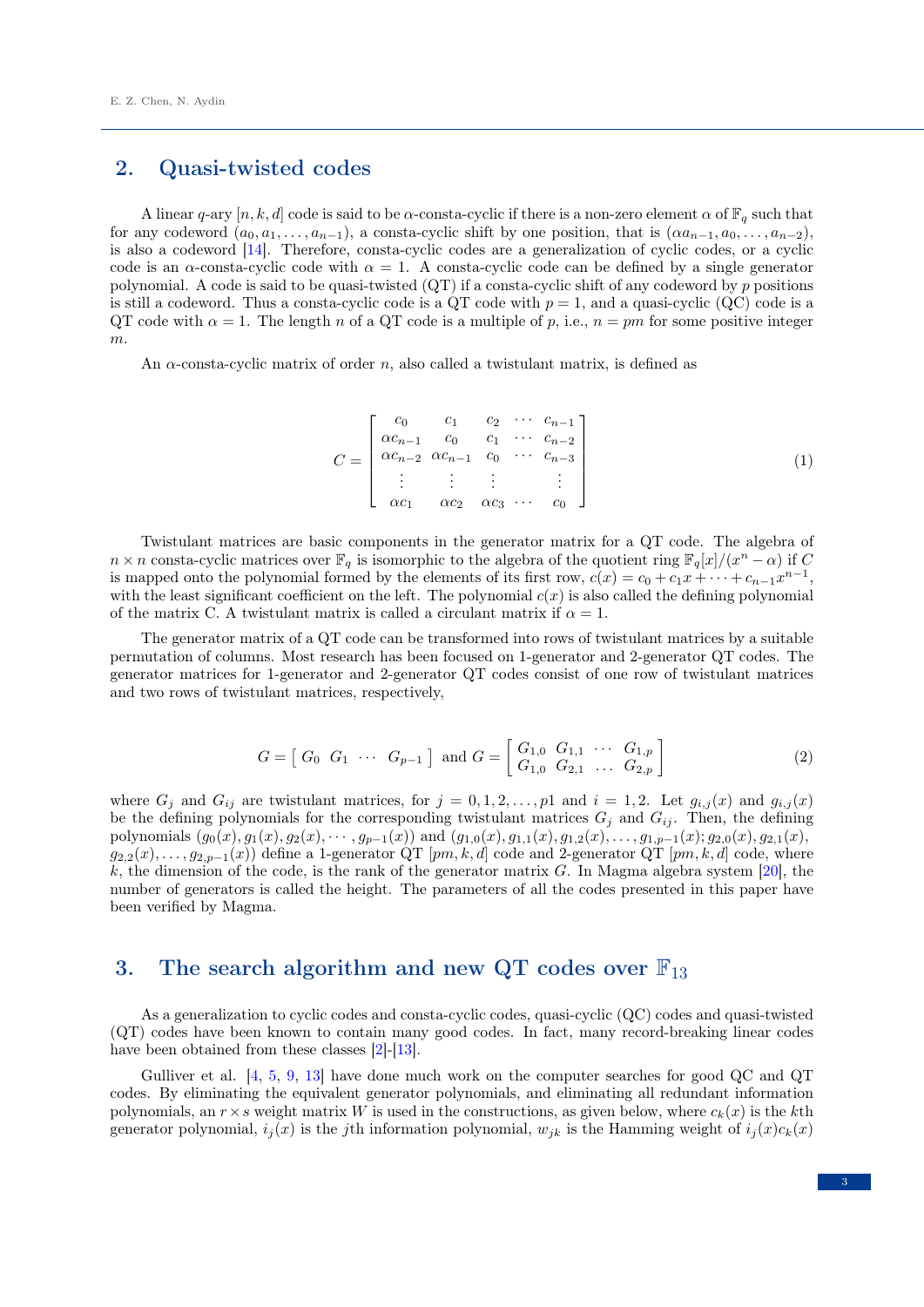|          | $c_1(x)$       | $c_2(x)$ | $\cdots$ | $c_k(x)$ | . | $c_s(x)$ |
|----------|----------------|----------|----------|----------|---|----------|
| $i_1(x)$ | $w_{11}$       | $w_{12}$ | .        | $w_{1k}$ | . | $w_{1s}$ |
| $i_2(x)$ | $w_{21}$       | $w_{22}$ | .        | $w_{2k}$ | . | $w_{2s}$ |
|          |                |          | .        |          |   |          |
| $i_i(x)$ | $w_{j1}$       | $w_{i2}$ |          | $w_{jk}$ |   | $w_{js}$ |
|          | $\ddot{\cdot}$ |          | $\cdot$  |          |   |          |
| $i_r(x)$ | $w_{r1}$       | $w_{r2}$ |          | $w_{rk}$ | . | $w_{rs}$ |

mod  $(x^m - \alpha)$ , m is the size of the twistulant matrix and  $\alpha$  is the shift constant. To construct a good  $\mathrm{QT}[pm, k]$  code, their algorithm selects a set of p columns among s columns such that the set of columns maximizes the smallest row sum of the corresponding  $p$  columns. When  $p$  and  $s$  are large, it is not possible to examine all  $(s, p)$  combinations. Gulliver's search is initialized with an arbitrary  $[pm, k]$  code (usually a good one) with p columns (or generator polynomials). To improve the code, a new column is found to replace one presently in the code so that the minimum distance is increased. Later on, a stochastic optimization called tabu search has been used to construct good QC or QT codes by Gulliver and Östergård [\[9\]](#page-14-15), and Daskalov et al. [\[10\]](#page-14-16). In a recent paper, Venkaiah and Gulliver [\[13\]](#page-14-2) used the tabu search to find good QC codes over  $\mathbb{F}_{13}$ .

On the other hand, a method to obtain a weight matrix from a consta-cyclic simplex code of composite length was recently presented in [\[15\]](#page-14-12). The resulting weight matrix is cyclic, and therefore only one row is required to be in the memory during the search. A new iterative heuristic search is also presented, and many good QT codes have been constructed [\[15\]](#page-14-12). In this work, the algorithm from [\[15\]](#page-14-12) is applied to both the weight matrix defined by Gulliver's method and the weight matrix derived from the consta-cyclic simplex code as given in [\[15\]](#page-14-12). As a result, many good QT codes have been obtained, allowing us to establish a database of linear codes over  $\mathbb{F}_{13}$  with the range of parameters described above.

Given an  $r \times s$  weight matrix  $W = (w_{ij})$ . The iterative algorithm tries to find a sequence of good QT  $[i, k]_q$  codes,  $i = 1, 2, \ldots, t$ , where  $t < s$ . The basic idea of the algorithm is to extend a QT  $[(i-1)m, k]_q$ code by one more column to obtain a good QT  $[im, k]_q$  code, for  $i = 2, 3, \ldots, t$ . The algorithm is executed for a specified number of iterations. The algorithm records the best codes found so far, and stores them in files. When the algorithm stops, a summary of the codes found is presented. In the execution of the algorithm, the selection of columns is important as it determines if good codes can be found quickly. In order to avoid exhaustive search, we use a heuristic method to implement the selection. At each iteration, to obtain the best possible minimum distance for a  $\mathbb{Q}T$  [im, k]<sub>q</sub> code, we select a column that results in the largest minimum row sum (it is also the minimum distance of the constructed code). If there is more than one column that gives the same best minimum distance, we count how many such rows that result in the minimum row sum. We choose the column that will have the smallest number of such rows, since it is expected that such a selection will provide a better chance to get a good QT  $[(i+1)m, k]_q$  code in the next extension. In this way, the algorithm is greedy and heuristic. If there is more than one choice, a column is selected at random among suitable choices. So the algorithm contains some randomization.

The effectiveness of this iterative heuristic search algorithm is evident from the fact that a large number of new QT codes over  $\mathbb{F}_{13}$  for  $k = 3, 4, 5$ , and 6 have been obtained as a result of the application of the algorithm. The new codes improve the previously known results.

Table 1 lists the new QT codes over  $\mathbb{F}_{13}$  that have larger minimum distances than the corresponding codes given in [13]. The defining polynomials are listed with the lowest degree coefficient on the left, and the finite field  $\mathbb{F}_{13}$  elements 10, 11, 12 are denoted by A, B and C (as commonly used in a hexa-decimal system). For example, C024A9 corresponds to the polynomial  $12 + 2x^2 + 4x^3 + 10x^4 + 9x^5$ .

Table 2 summarizes the maximum known minimum distances for QT  $[pm, m]$  codes over  $\mathbb{F}_{13}$  for p up to 25. The authors can provide all best known QT codes for n up to 255, upon request. Most entries in the table are from the results in [13], and the entries labeled with superscript "e" are new codes found with the algorithm in this paper. All codes with  $k = 6$  are constructed from the weight matrix derived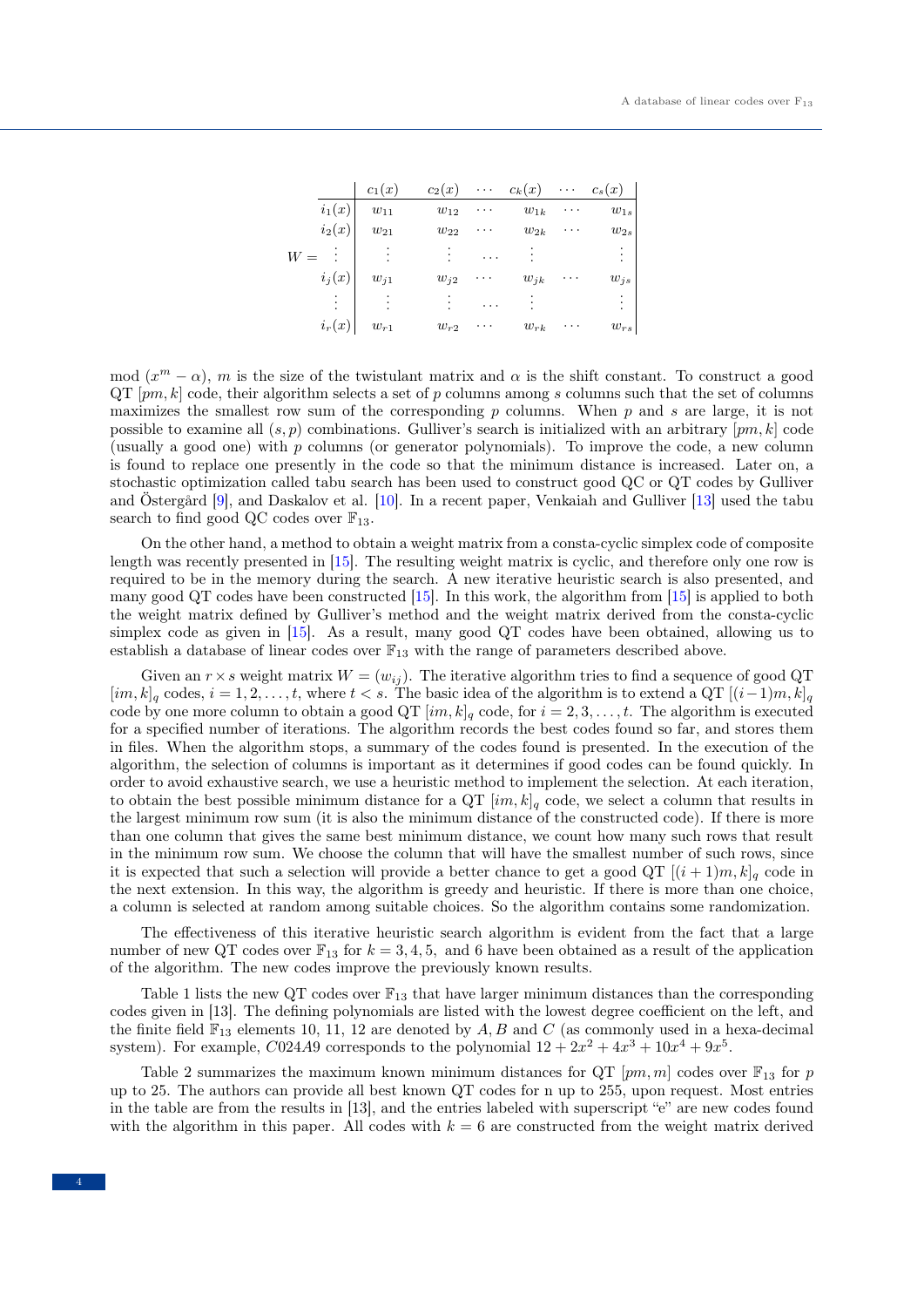from the consta-cyclic simplex [402234, 6, 371293] code. Since the weight matrix is cyclic, only one row of  $402234/6 = 67039$  elements is required to be stored in memory. This makes it easier to search for good QT codes with  $k = 6$  (otherwise, the weight matrix is too big to fit in the memory).

# 4. A database of linear codes over  $\mathbb{F}_{13}$  with minimum distance bounds

#### 4.1. Lower bounds on minimum distance

Since there are no good, general analytical lower bounds available for the parameters of a linear code, the lower bounds on minimum distances have been established by explicitly constructing the codes [\[1\]](#page-14-17). As commented earlier, constructing good linear codes is a difficult task because finding the minimum distance of a linear code is computationally expensive [\[19\]](#page-14-0). Therefore, researchers focus on certain promising classes of codes with rich mathematical structure. The class of QT codes has been an excellent source for producing best-known codes [\[2\]](#page-14-1)-[\[13\]](#page-14-2). Constacyclic codes are a special case of QT codes. Following the approach given in [\[22\]](#page-14-18), we have been able to compute all constacyclic codes exhaustively for most lengths since the dimension is restricted to  $3 \leq k \leq 6$ . Some of the best-known (or optimal) codes are constacyclic.

Another tool that can be used to obtain more new codes from existing codes in a computationally efficient way is to apply standard construction methods to derive codes from known codes, such as puncturing, shortening and extending [\[1\]](#page-14-17). With the codes constructed in [\[13\]](#page-14-2), the new QT codes over  $\mathbb{F}_{13}$ presented in the previous section, as well as the standard construction methods to derive new codes from existing codes, we are able to create a comprehensive table of lower bounds on the minimum distances for linear codes over  $\mathbb{F}_{13}$  with dimensions between 3 and 6 and block length n up to 255. Table 3 includes the lower bounds for block lengths up to 150.

There is a connection between best-known linear codes and projective geometry. An  $(n, r)$ -arc in  $PG(k-1,q)$  is a set of n points K with the property that every hyperplane is incident with at most r points of K and there is some hyperplane incident with exactly r points of K. It is known that there exists a projective  $[n, 3, d]_q$  code if and only if there exists an  $(n, n - d)$ -arc in  $PG(2, q)$  [\[13\]](#page-14-2). Ball [\[17\]](#page-14-19) maintains an online table of bounds on the sizes of  $(n, r)$ -arcs in  $PG(2, q)$  for  $q \leq 19$ . From that table, one can obtain lower bounds on the minimum distances of linear codes of dimension 3. Some of the entries in Table 3 for  $k = 3$  can be derived from [\[17\]](#page-14-19).

Table 4 lists the defining polynomials for the new codes found in this paper and that are used to establish the lower bounds in Table 3. There are 7 new 2-generator QT codes with  $k = 6$  and  $m = 3$  that are used to derive the lower bounds in Table 3.

### 5. Upper bounds on minimum distance

We also determined upper bounds on the minimum distances by applying the standard bounds (such as Griesmer, Elias, Sphere Packing etc.) [\[1\]](#page-14-17) and taking the best result for each parameter set. In the range of parameters considered here, Griesmer bound turned out to be the best for most of the cases except that in some cases the Levenshtein bound performed better. When a code whose minimum distance equals to the upper bound, an optimal code is constructed and there is no room for improvement in the table. When there is a gap between the minimum distance of a best-known code and the upper bound on the minimum distance, this is indicated in the table by listing the both values. For example, for a [51,4]-code, the minimum distance of a best-known code is 43 whereas the theoretical upper bound is 45. It is worth noting that the theoretical upper bound may be unattainable. To save the space, only entries for the block length n up to 150 are given below (Table 3). Interested readers can obtain the full table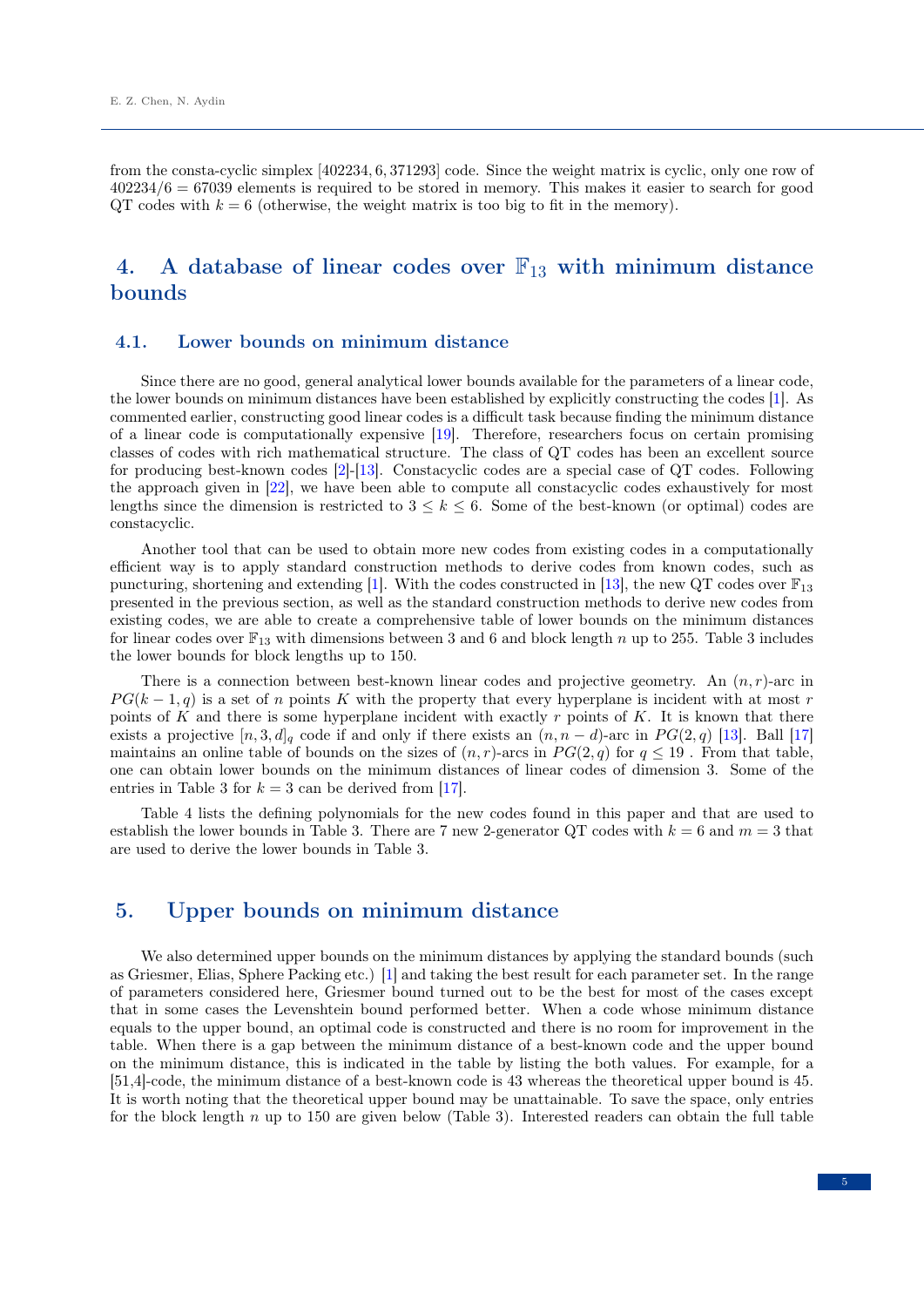from the authors.

#### 5.1. Linear codes with dimension 3

Suppose  $d \leq q^{k-1}$  and that C is an  $[n, k, d]$  code over  $\mathbb{F}_q$  which attains the Griesmer bound. Then C is projective  $\overline{13}$ . Therefore, from the Ball's table, we conclude that there do not exist codes with the following parameters over  $\mathbb{F}_{13}$ : [15, 3, 13], [24, 3, 21], [25, 3, 22], [26, 3, 23], [27, 3, 24], [28, 3, 25], [29, 3, 26], [41, 3, 37], [42, 3, 38], [43, 3, 39], [54, 3, 49], [55, 3, 50], [56, 3, 51], [57, 3, 52], [70, 3, 64], [71, 3, 65], [80, 3, 73], [81, 3, 74], [82, 3, 75], [83, 3, 76], [84, 3, 77], [85, 3, 78], [93, 3, 85], [94, 3, 86], [95, 3, 87], [96, 3, 88], [97, 3, 89], [98, 3, 90], [99, 3, 91], [106, 3, 97], [107, 3, 98], [108, 3, 99], [109, 3, 100], [110, 3, 101], [111, 3, 102], [112, 3, 103], [113, 3, 104], [120, 3, 110], [121, 3, 111], [122, 3, 112], [123, 3, 113], [124, 3, 114], [125, 3, 115], [126, 3, 116], [127, 3, 117], [134, 3, 123], [135, 3, 124], [136, 3, 125], [137, 3, 126], [138,3 , 127], [139, 3, 128], [140, 3, 129], [141, 3, 130], [148, 3, 136], [149, 3, 137], and [150, 3, 138].

#### 5.2. Some optimal codes over  $\mathbb{F}_{13}$

Table 3 presents the lower and upper bounds on  $d_{13}(n, k)$  for k up to 6. Many bounds are attained. It is possible that some of the current upper bounds may be improved and more codes may turn out to be optimal. In the rest of this section, we give more details on the optimal codes in Table 3.

With the algorithm given in the last section, many QC codes with  $k = 3$  have been constructed whose minimum distances meet the Griesmer bounds, and thus are optimal. Table 5 lists those optimal  $QC$  [ $pm$ , 3] codes that do not appear in [\[13\]](#page-14-2). It should be noted that codes with these parameters were not constructed in the QC form [\[17,](#page-14-19) [23\]](#page-14-20). Codes constructed in QC or QT form have advantages in practical implementation. Table 6 lists optimal QT  $[pm, k]$  codes for  $k = 4, 5$  and 6, over  $\mathbb{F}_{13}$ , and their defining polynomials. With the upper bounds given in Table 3, we now know that the QC [20, 4, 16] and [28, 4, 23] codes constructed in [\[13\]](#page-14-2) are optimal, since they reach the upper bounds. The optimal [153, 4, 139] code is included here, since two other optimal codes are obtained from it by puncturing: [150, 4, 136] and [149, 4, 135] codes. The optimal [15, 6, 9] code given in the table is a 2-generator QT code with shift constant 6, and is constructed with the method given in [\[15\]](#page-14-12). With these codes, and results on  $(n, r)$ -arcs, the exact values on  $d_{13}(n, k)$  in Table 3 are established.

## 6. Conclusion

In this paper, we present the construction of a large number of new QT codes over  $\mathbb{F}_{13}$  obtained by an iterative heuristic search algorithm recently introduced. The results are presented in several tables. Combining the new results with earlier work on linear codes over  $\mathbb{F}_{13}$ , a database of linear codes over  $\mathbb{F}_{13}$ with both lower and upper bounds on the minimum distances is presented for the first time. We hope that the results presented in this paper serve as a basis for future study on codes over  $\mathbb{F}_{13}$ .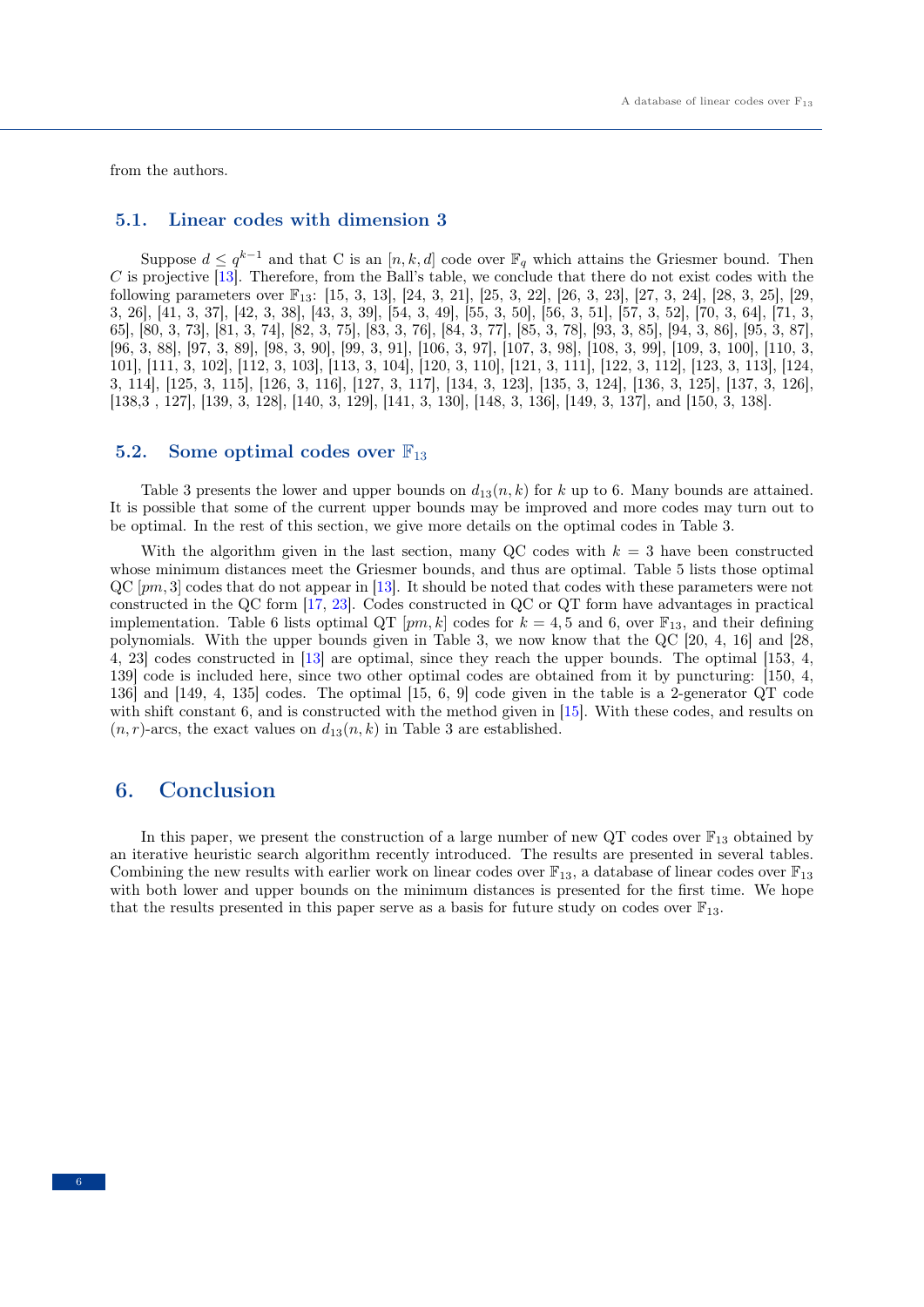#### Table 1 New QC and QT codes over F<sub>13</sub>

| Code          | m              | α            | Defining polynomials                                                                                                                                                      |
|---------------|----------------|--------------|---------------------------------------------------------------------------------------------------------------------------------------------------------------------------|
| [63, 3, 57]   | 3              | $\mathbf{1}$ | 531, 51, 61, C11, B31, 21, A31, 321, 211, 341, 641, C31, B11, 611, 91, 921, C1, 261, 241, 311, 651                                                                        |
| [40, 4, 34]   | 5              | $\mathbf{1}$ | C1, 7B71, 7B611, 2911, A9511, 3B921, BC21, 69731                                                                                                                          |
| [48, 4, 41]   | $\overline{4}$ | 6            | C55B, 529B, B301, 0AC5, A418, 4CA2, 1A21, 0995, 1625, 1C21, 93B1, 7A9C                                                                                                    |
| [60, 4, 52]   | $\overline{4}$ | 6            | C55B, 9578, 9997, 2586, A9C3, 4254, 6A96, A3A3, B0B4, B501, A61B, 45B3, 7255, 5C97, 2C3C                                                                                  |
| [68, 4, 60]   | 17             | 6            | C9566572B03055915, 663CC4022720508C5, 8680977C590521B4A, 972A15A2473369C09                                                                                                |
| [68, 4, 59]   | $\overline{4}$ | $\mathbf{1}$ | 38A, 1B8, 191, B873, 6AA1, 6C4, 103, BA11, 417, 468B, 6521, 315, 6712, 7133, 6691, 422A, 9631                                                                             |
| [72, 4, 63]   | $\overline{4}$ | $\mathbf{1}$ | [68, 4,59] code, 6171                                                                                                                                                     |
| [76, 4, 67]   | $\overline{4}$ | $\sqrt{2}$   | 9012, BB74, 3631, 849, A98, 7C26, C8CA, 6C74, 7BA1, 661, C219, 4148, 1C37, BB21, 7A, 2489, 5797, C668, A751                                                               |
| [80, 4, 71]   | $\overline{4}$ | $\mathbf{2}$ | $[76, 4, 67]$ code, 28                                                                                                                                                    |
| [88, 4, 77]   | $\overline{4}$ | $\mathbf{1}$ | 681, 6B21, 2C21, 2711, A51, 3421, 4B41, A621, 2851, 6A71, 4A11, C431, 2B21, A91, 361, 451, 6211, 3B41, 51, C11, 6B1, 7121                                                 |
| [92, 4, 81]   | $\overline{4}$ | 6            | C55B, 732A, 614, B965, 290C, BA84, 9113, 8251, 42C3, C71A, 7B64, C3A4, C867, 2A73, C081, 1C88, AACB, 95A8, ABBA, A61B,<br>0549, 0837, 887B                                |
| [100, 4, 88]  | $\overline{4}$ | $\mathbf{1}$ | 691, 211, 581, 5281, A81, A11, 3231, 231, 8B31, 8531, 4941, 6531, 4621, A831, 4961, C411, 4A11, 2711, 5831, C111, 5721, 8321,<br>8911, C431, A51                          |
| [40, 5, 32]   | 5              | $\mathbf{1}$ | 8351, 6721, C1511, 83731, 5191, CA821, B3C31, 7A411                                                                                                                       |
| [75, 5, 63]   | 5              | $\mathbf{1}$ | C841, 8611, A7521, 93211, AC81, 74B1, 2C411, 4B571, CA831, 48161, 9A721, B451, 4A131, 69A1, 38711                                                                         |
| [85, 5, 72]   | 5              | $\mathbf{1}$ | 81C21, 41931, 47521, 98711, BAB41, 54721, 71611, A621, 471, C6A1, 69A21, B7C21, 7CC1, 3C81, A8111, BC821, 56131                                                           |
| [95, 5, 81]   | 5              | $\mathbf{1}$ | B9261, 61811, 9751, C9C11, A3C21, 5811, C2641, 64C11, C251, 93C1, 89C1, C1A11, B3761, 61831, 1231, 601, 28B41, 8611,<br>BCB21                                             |
| [100, 5, 85]  | 5              | $\mathbf{1}$ | B191, A291, B631, A8C1, 41611, 81711, 27B1, 7801, 3331, B361, CB521, 43261, BC921, 53641, CBB1, 69611, 32311, 35731,<br>65261, 3201                                       |
| [105, 5, 90]  | 5              | $\mathbf{1}$ | 48911, A1211, 6A71, 24621, 17A1, 63921, CAC21, 6A651, 3B241, CA21, 37511, 46941, 1B91, 9C121, C2741, ABA1, B4821, 4481,<br>39A1, AC911, 89531                             |
| [110, 5, 94]  | 5              | $\mathbf{1}$ | B191, A291, B631, A8C1, 41611, 81711, 27B1, 7801, 3331, B361, CB521, 43261, BC921, 53641, CBB1, 69611, 32311, 35731,<br>65261, 2411, 37C1, 1                              |
| [115, 5, 99]  | 5              | $\mathbf{1}$ | 53641, C4C21, 95511, 45861, 9401, A9511, BAB31, 5141, B3A1, 2211, 89641, 93B1, 66A1, 94321, 85C1, A161, 6A391, 7161,<br>BB61, 3AB1, 58511, 64B21, 68111                   |
| [120, 5, 103] | 5              | $\mathbf{1}$ | B191, A291, B631, A8C1, 41611, 81711, 27B1, 7801, 3331, B361, CB521, 43261, BC921, 53641, CBB1, 69611, 32311, 35731,<br>65261, 2411, 37C1, 52411, 67A11, 6B1              |
| [18, 6, 12]   | 6              | 6            | C024C9, 16589B, AB836                                                                                                                                                     |
| [28, 6, 20]   | 28             | $\mathbf{1}$ | 83470747880B081737A7331                                                                                                                                                   |
| [36, 6, 27]   | 6              | 6            | C024C9, 9064C3, A6666A, 980855, BCC956, 259089                                                                                                                            |
| [66, 6, 53]   | 6              | 6            | C024C9, 422448, 5B6A6C, 918C06, 6016A2, 8111B4, 3C0676, 7C4A08, 1B18B, 32C246, B9C5A3                                                                                     |
| [72, 6, 58]   | 6              | 6            | C024C9, 015C, 73CA6A, 0073A6, 7742C9, 4C3651, 641374, 42BB6, 22133, 56723, 2CBA85, 2C8C13                                                                                 |
| [84, 6, 69]   | 28             | $\mathbf{1}$ | 28BB602605A2731CB0B90B65031,9779C314425896634952A6B4541, 6AA2C9836262784120C570C3321                                                                                      |
| [90, 6, 74]   | 6              | 6            | C024C9, 015C, 73CA6A, 0073A6, 7742C9, 4C3651, 641374, 42BB6, 22133, 56723, 2CBA85, CB02A6, BC404B, 571AA2, 01C3C                                                          |
| [96, 6, 79]   | 6              | 6            | C024C9, 015C, 73CA6A, 0073A6, 7742C9, 4C3651, 641374, 42BB6, 22133, 56723, 2CBA85, CB02A6, BC404B, 571AA2, 8227C,<br><b>BC1263</b>                                        |
| [102, 6, 84]  | 6              | 6            | C024C9, 015C, 73CA6A, 0073A6, 7742C9, 4C3651, 641374, 42BB6, 22133, 56723, 2CBA85, CB02A6, BC404B, 571AA2, 8227C,                                                         |
|               |                |              | 834C31, BB1818                                                                                                                                                            |
| [108, 6, 90]  | 6              | 6            | C024C9, 015C, 73CA6A, 0073A6, 7742C9, 4C3651, 641374, 42BB6, 22133, 56723, 2CBA85, CB02A6, BC404B, 571AA2, 8227C,<br>834C31, 93857, 2130B8                                |
| [112, 6, 94]  | 28             | $\mathbf{1}$ | 693580A3C5B4B6B4114264B25B1, 4B3388AC355242875B3105A841,                                                                                                                  |
|               |                |              | 498A29A8A8489B2497587593661.354B13A9088905C58328B301941                                                                                                                   |
| [114, 6, 95]  | 6              | 6            | C024C9, 015C, 73CA6A, 0073A6, 7742C9, 4C3651, 641374, 42BB6, 22133, 56723, 2CBA85, CB02A6, BC404B, 571AA2, 8227C,<br>834C31, 93857, 2130B8, B283                          |
| [120, 6, 100] | 6              | 6            | C024C9, 015C, 73CA6A, 0073A6, 7742C9, 4C3651, 641374, 42BB6, 22133, 56723, 2CBA85, CB02A6, BC404B, 571AA2, 8227C,<br>834C31, 93857, 2130B8, 7C85C6, 0AB0AB                |
| [126, 6, 106] | 6              | 6            | C024C9, 015C, 73CA6A, 0073A6, 7742C9, 4C3651, 641374, 42BB6, 22133, 56723, 2CBA85, CB02A6, BC404B, 571AA2, 8227C,<br>834C31, 93857, 2130B8, 7C85C6, A67A0B, 9C512A        |
| [132, 6, 111] | 6              | 6            | ,234C9,015C,73CA6A,0073A6,7742C9,4C3651,641374,42BB6,22133,56723,2CBA85,CB02A6,BC404B,571AA2,8227C,834C31                                                                 |
| [138, 6, 116] | 6              | 6            | 93857, 2130B8, 7C85C6, A67A0B, 115A6, 348297<br>C024C9,015C,73CA6A,0073A6,7742C9,4C3651,641374,42BB6,22133,56723,2CBA85,CB02A6,BC404B,571AA2,8227C,834C31,                |
|               |                |              | 93857, 2130B8, 7C85C6, A67A0B, 115A6, C8833A, BB343                                                                                                                       |
| [140, 6, 119] | 28             | 1            | A351438B0147A3ABCB9A6BC5681, 15894745B677671461888533801,                                                                                                                 |
|               |                |              | 2A2121C7A84423995189AB26401, 5396C6558B1B083BC216427981, CAB6C982774602546921BBB6241                                                                                      |
| [144, 6, 122] | 6              | 6            | C024C9,015C,73CA6A,0073A6,7742C9,4C3651,641374,42BB6,22133,56723,2CBA85,CB02A6,BC404B,571AA2,8227C,834C31,<br>93857, 2130B8, 7C85C6, A67A0B, 115A6, C8833A, 6A3704, AA727 |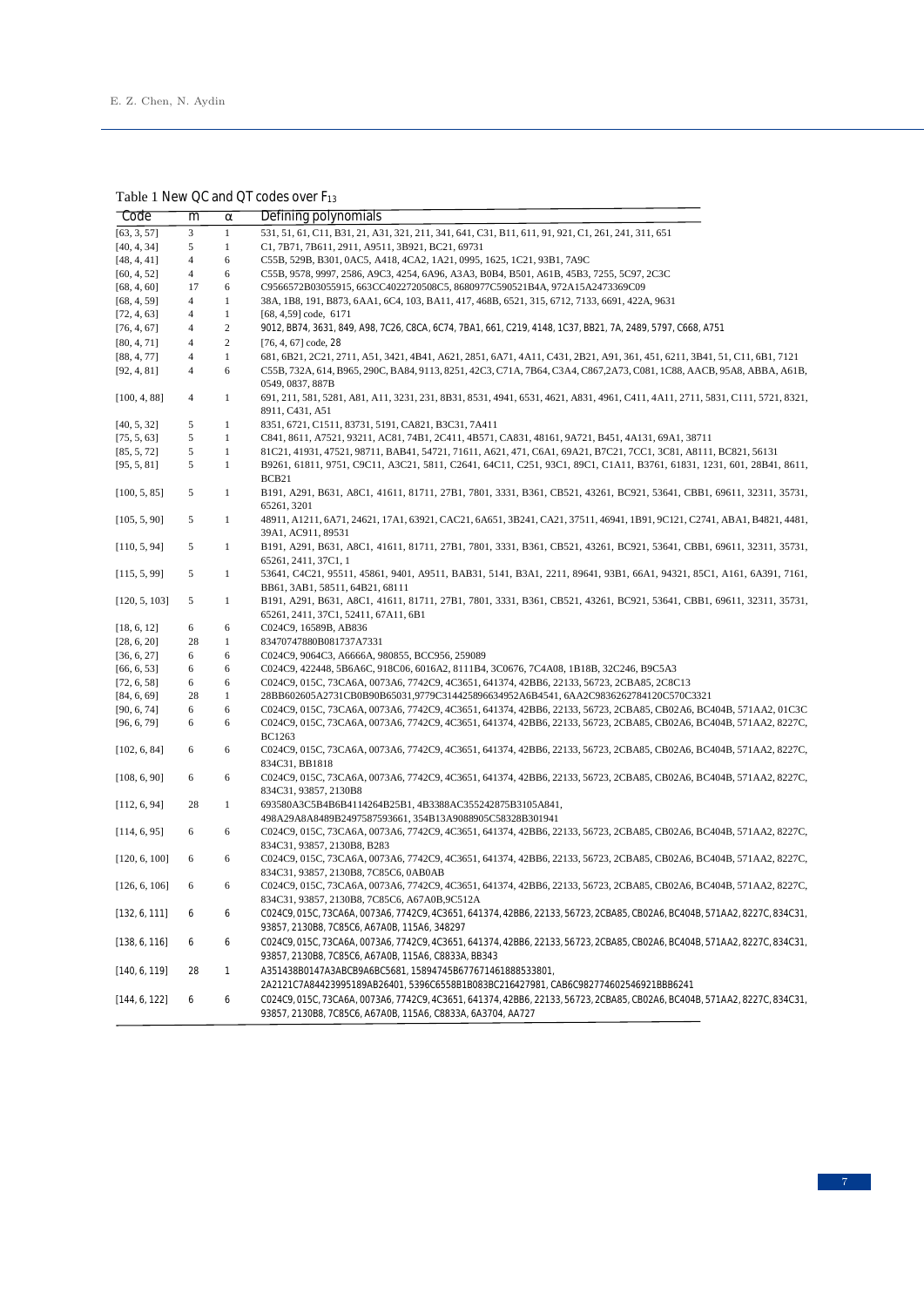Table 2 Maximum known minimum distances for QT [pk, k] codes over  $F_{13}$ 

|  |  |  |  |  |  |  |  |  |  |  | k\p   2   3   4   5   6   7   8   9   10   11   12  13  14  15  16  17  18  19  20  21  22  23  24  25                                                                                                                                                               |  |
|--|--|--|--|--|--|--|--|--|--|--|----------------------------------------------------------------------------------------------------------------------------------------------------------------------------------------------------------------------------------------------------------------------|--|
|  |  |  |  |  |  |  |  |  |  |  | $3\frac{1}{4}$ $4^{\circ}$ $7^{\circ}$ $10^{\circ}$ 12 $15^{\circ}$ 18° 20 23 26° 29° 32° 34 37 40° 43° 45 48 51 54° 57° 59 62 65° 68°                                                                                                                               |  |
|  |  |  |  |  |  |  |  |  |  |  | 4 $5^{\circ}$ 9 <sup>o</sup> 12 16 <sup>o</sup> 19 23 26 30 33 37 41 <sup>e</sup> 44 48 52 <sup>e</sup> 55 59 <sup>e</sup> 63 <sup>e</sup> 67 <sup>e</sup> 71 <sup>e</sup> 73 77 <sup>e</sup> 81 <sup>e</sup> 84 88 <sup>e</sup>                                     |  |
|  |  |  |  |  |  |  |  |  |  |  | 5 6 10 15 <sup>0</sup> 19 23 27 32 <sup>e</sup> 36 40 45 49 54 58 63 <sup>e</sup> 67 72 <sup>e</sup> 76 81 <sup>e</sup> 85 <sup>e</sup> 90 <sup>e</sup> 94 <sup>e</sup> 99 <sup>e</sup> 103 <sup>e</sup> 108 <sup>e</sup>                                            |  |
|  |  |  |  |  |  |  |  |  |  |  | 6 7 12 16 21 27 <sup>e</sup> 32 37 42 47 53 <sup>e</sup> 58 <sup>e</sup> 63 68 74 <sup>e</sup> 79 <sup>e</sup> 84 <sup>e</sup> 90 <sup>e</sup> 95 <sup>e</sup> 100 <sup>e</sup> 106 <sup>e</sup> 111 <sup>e</sup> 116 <sup>e</sup> 122 <sup>e</sup> 127 <sup>e</sup> |  |

n 0 an optimal code

n e new code found in this paper, and exceeds the best minimum distance in [13]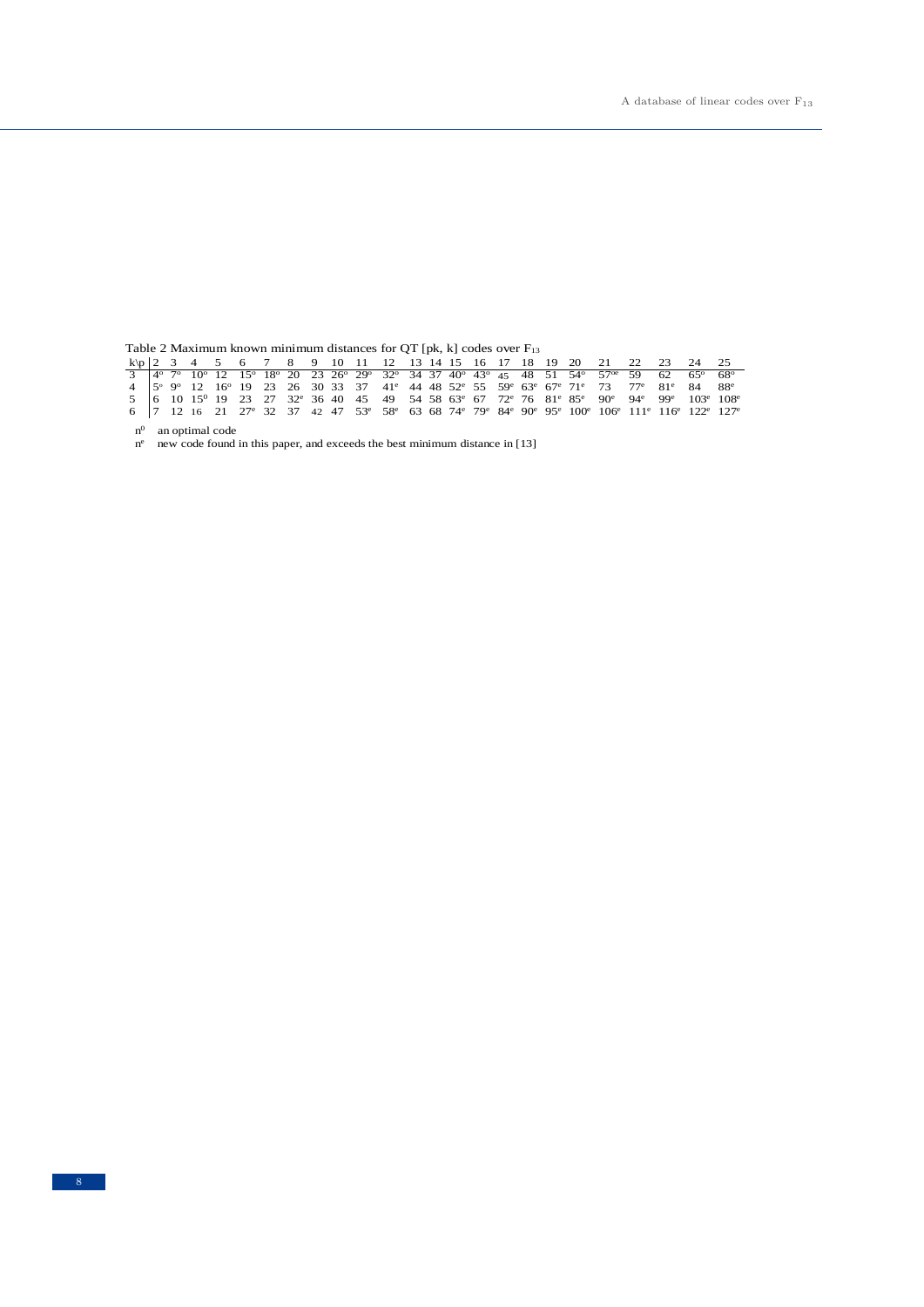| $\mathbf n$    | $k = 3$          | $\overline{4}$ | 5                | 6                     | 'n | $k = 3$          | $\overline{4}$ | 5          | 6                   | $\bf n$ | $k = 3$           | 4               | 5                                      | 6         |
|----------------|------------------|----------------|------------------|-----------------------|----|------------------|----------------|------------|---------------------|---------|-------------------|-----------------|----------------------------------------|-----------|
| $\mathbf{1}$   |                  |                |                  |                       | 51 | 45-46            | 43-45          | $41 - 44$  | 39-43               | 101     | 92                | 89-91           | 86-90                                  | 83-89     |
| $\overline{2}$ |                  |                |                  |                       | 52 |                  | 46-47 44-46    | $42 - 45$  | 40-44               | 102     | 93                | 90-92           | 87-91                                  | 84-90     |
| 3              | $\mathbf{1}$     |                |                  |                       | 53 | $47 - 48$        | 45-47          | 43-46      | $41-45$             | 103     | 94                | 91-93           | 88-92                                  | 85-91     |
| 4              | $\mathbf{2}$     | $\mathbf{1}$   |                  |                       | 54 | 48               | 46-48          | 44-47      | 42-46               | 104     | 95                | 92-94 CA        | 89-93                                  | 86-92     |
| 5              | 3                | $\overline{c}$ | $\mathbf{1}$     |                       | 55 | 49               | 47-48          | 45-48      | 43-47               | 105     | 96 <sup>BA</sup>  | 92-95           | 90-93 CA                               | 87-93     |
| 6              | $\overline{4}$   | 3              | $\mathfrak{2}$   | $\mathbf{1}$          | 56 | 50               | 48-49          | 46-48 $CA$ | 44-48               | 106     | 96                | 93-96           | 90-94                                  | 88-93     |
| 7              | 5                | $\overline{4}$ | 3                | 2                     | 57 | 51               | 49-50          | 46-49      | 45-48 $CA$          | 107     | 97                | 94-96           | 91-95                                  | 89-94     |
| 8              | 6                | 5              | $\overline{4}$   | 3                     | 58 | 52               | 50-51          | 47-50      | 45-49               | 108     | 98                | 95-97           | 92-96                                  | 90-95     |
| 9              | $\overline{7}$   | 6              | 5                | $\overline{4}$        | 59 | 53               | 51-52          | 48-51      | $46 - 50$           | 109     | 99                | 96-98           | 93-97                                  | 91-96     |
| 10             | 8                | $\tau$         | 6                | 5                     | 60 | 54               | 52-53          | 49-52      | $47 - 51$           | 110     | 100               | 97-99           | 94 - 98                                | 92-97     |
| 11             | 9                | 8              | $\overline{7}$   | 6                     | 61 | 55               | 53-54          | 50-53      | 48-52               | 111     | 101               | 98-100          | 95-99                                  | 93-98     |
| 12             | 10               | 9              | $\,$ 8 $\,$      | $\tau$                | 62 | 56               | 54-55          | 51-54      | 49-53               | 112     | 102               | 99-101          | 96-100                                 | 94-99 CA  |
| 13             | 11               | 10             | 9                | 8                     | 63 | 57               | 55-56          | 52-55      | 50-54               | 113     | 103               | 100-102         | 97-101                                 | 94-100    |
| 14             | $12^{Be}$        | $11^{Be}$      | $10^{Bc}$        | $9B$ e                | 64 | 58 <sup>BA</sup> | 56-57          | 53-56      | 51-55               | 114     | 104               | 101-103         | 98-102                                 | 95-101    |
| 15             | 12               | 11             | 10               | 9                     | 65 |                  | 58-59 57-58    | 54-57      | 52-56               | 115     | 105               | 102-104         | 99-103                                 | 96-102    |
| 16             | 13               | 12             | 11               | 10                    | 66 |                  | 59-60 58-59    | 55-58      | 53-57 CA            | 116     | 106               | 103-105         | 100-103                                | 97-103    |
| 17             | 14               | 13             | 12               | 11                    | 67 | 60               | 59             | 56-58      | 53-57               | 117     | 107               | 104-106         | 101-104                                | 98-103 CA |
| 18             | 15               | 14             | 13               | 12 <sup>CA</sup>      | 68 | 61               | 60 CA          | 57-59 CA   | 54-58               | 118     | 108 <sup>BA</sup> | 105-107         | 102-105                                | 98-104    |
| 19             | 16               | 15             | 14               | $12 - 13$             | 69 | 62               | 60-61          | 57-60      | 55-59               | 119     |                   | 108-109 106-108 | 103-106 <sup>CA</sup> 99-105           |           |
| 20             | 17               | 16 VG          | 15 VG            | $13 - 14$             | 70 | 63               | 61-62          | 58-61      | 56-60               | 120     | 109               | 107-109         | 103-107                                | 100-106   |
| 21             | 18               | $16-17$        | $15-16$          | $14-15$ <sup>CA</sup> | 71 | 64               | 62-63          | 59-62      | 57-61               | 121     | 110               | 108-109         | 104-108                                | 101-107   |
| 22             | 19               | $17 - 18$      | $16-17$          | $14-16$               | 72 | 65               | 63-64          | 60-63      | 58-62 <sup>CA</sup> | 122     | 111               | 109-110         | 104-109                                | 102-108   |
| 23             | 20 <sup>DB</sup> | 18-19          | $17-18$          | $15-17$               | 73 | 66               | 64-65          | 61-64      | 58-63               | 123     | 112               | 110-111         | 106-110                                | 103-109   |
| 24             | 20               | $19-20$        | 18-19            | $16-18$               | 74 | 67               | 65-66          | $62 - 65$  | 59-64               | 124     | 113               | 111-112         | 107-111                                | 104-110   |
| 25             | 21               | 20             | $19-20$ VG 17-19 |                       | 75 | 68               | 66-67          | $63-66$ CA | 60-65               | 125     | 114               | 112-113         | 108-112                                | 105-111   |
| 26             | 22               | 21             | $19-20$          | 18-20                 | 76 | 69               | 67-68          | 63-67      | 61-66               | 126     | 115               | 113-114         | 109-113 $\text{CA}$ 106-112 $\text{C}$ |           |
| 27             | 23               | 22             | $20 - 21$        | 19-20                 | 77 | 70               | 68-69          | 64-68      | 62-67               | 127     | 116               | 114-115         | 109-114                                | 106-113   |

Table 3 Lower and upper bounds on minimum distances for linear codes over  $F_{13}$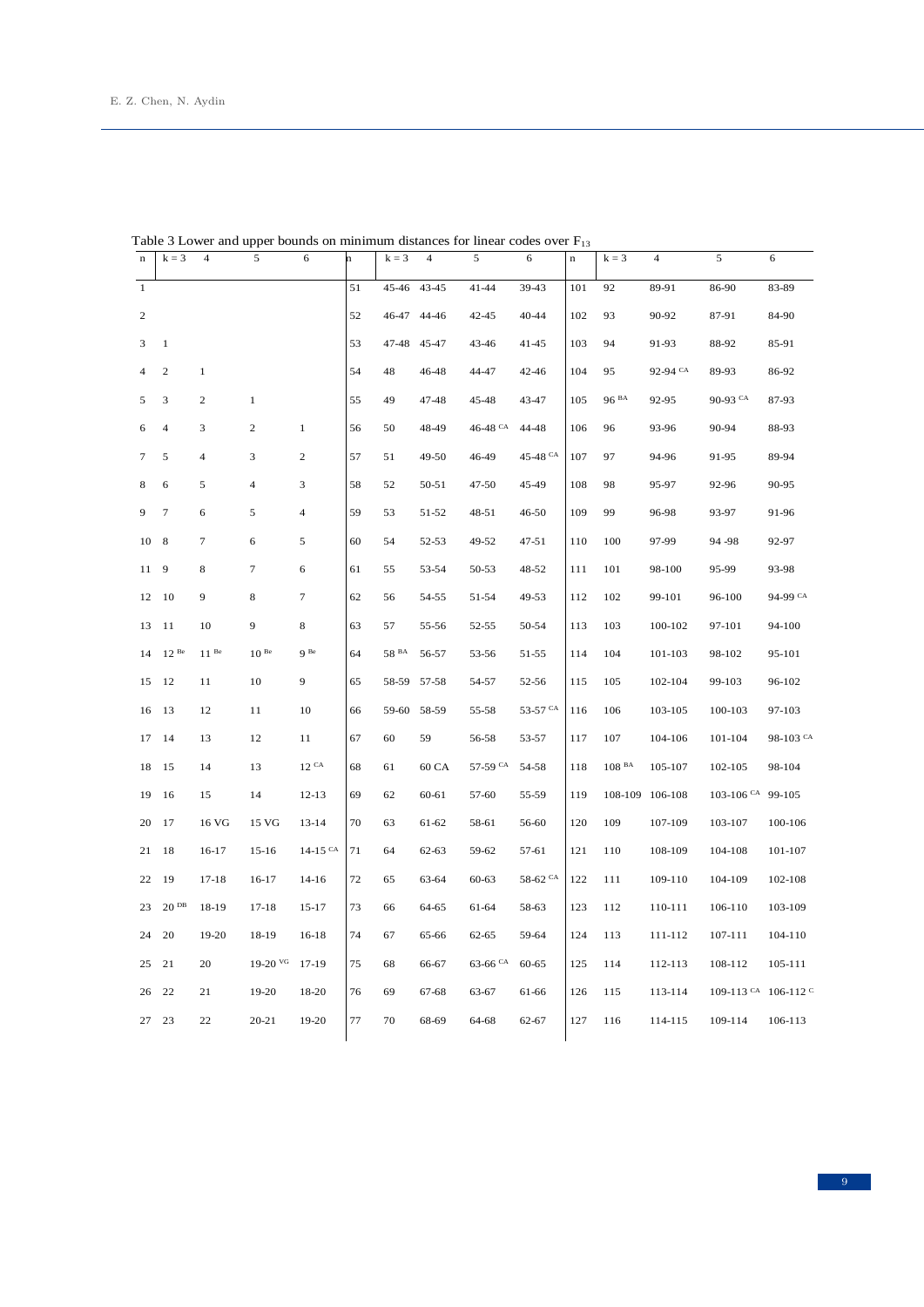| $\mathbf n$ | $k = 3$             | $\overline{4}$   | $\sqrt{5}$ | 6                     | 'n  | $k = 3$ | $\overline{4}$ | $\sqrt{5}$                              | 6          | $\bf n$ | $k = 3$           | $\overline{\mathbf{4}}$ | 5                               | 6                    |
|-------------|---------------------|------------------|------------|-----------------------|-----|---------|----------------|-----------------------------------------|------------|---------|-------------------|-------------------------|---------------------------------|----------------------|
| 28          | 24                  | 23 VG            | $21 - 22$  | $20-21$ <sup>CA</sup> | 78  | 71      | 69-70          | 65-69                                   | 63-68      | 128     | 117               | 115-116                 | 110-114                         | 107-114              |
| 29          | 25                  | $23 - 24$        | $22 - 23$  | 20-22                 | 79  | 72 BA   | 70-71          | 66-70                                   | 64-69      | 129     | 118               | 116-117                 | 111-115                         | 108-114              |
| 30          | 26                  | $24 - 25$        | $23 - 24$  | $21 - 23$             | 80  | 72      | $71-72$ CA     | 67-71                                   | 65-70      | 130     | 119               | 117-118                 | 112-116                         | 109-115              |
| 31          | 27                  | $25 - 26$        | $24 - 25$  | $22 - 24$             | 81  | 73      | 71-72          | 68-72                                   | 66-71      | 131     | 120               | 118-119                 | 113-117                         | 110-116              |
| 32          | 28                  | $26 - 27$        | $25-26$ CA | $23 - 25$             | 82  | 74      | 72-73          | 69-72                                   | 67-72      | 132     | 121 <sup>BA</sup> | 119-120                 | 114-118                         | 111-117              |
| 33          | 29                  | 27-28            | 25-27      | $24 - 26$             | 83  | 75      | 73-74          | 70-73                                   | 68-72      | 133     | 121-122 120-121   |                         | 115-119                         | 112-118              |
| 34          | 30                  | 28-29            | 26-28      | 25-27                 | 84  | 76      | 74-75          | 71-74                                   | $69-73$ CA | 134     | 122               | 121-122                 | 116-120                         | 113-119              |
| 35          | 31                  | 29-30            | 27-29      | 26-28                 | 85  | 77      | 75-76 CA       | $72-75$ CA                              | 69-74      | 135     | 123               | 122-122                 | 117-121                         | 114-120              |
| 36          | 32                  | 30-31            | 28-30      | 27-29 CA              | 86  | 78      | 75-77          | 72-76                                   | 70-75      | 136     | 124               | $123 - 123$ CA          | $118-122$ <sup>CA</sup> 115-121 |                      |
| 37          | 33                  | $31 - 32$        | 29-31      | 27-30                 | 87  | 79      | 76-78          | 73-77                                   | 71-76      | 137     | 125               | 123-124                 | 118-123                         | 116-122              |
| 38          | 34 BA               | 32-33            | 30-32      | 28-31                 | 88  | 80      | 77-79          | 74-78                                   | 72-77      | 138     | 126               | 124-125                 | 119-124                         | 117-123              |
| 39          | 34-35               | 33-34            | 31-33      | 29-32                 | 89  | 81      | 78-80          | 75-79                                   | 73-78      | 139     | 127               | 125-126                 | 120-125                         | 118-124              |
| 40          |                     | 35-36 34-35 $CA$ | 32-34      | 30-33                 | 90  | 82      | 79-81          | 76-80                                   | 74-79 CA   | 140     | 128               | 126-127                 | 121-125                         | 119-125 $C$          |
| 41          | 36                  | 34-36            | 33-35      | 31-34                 | 91  | 83      | 80-82          | 77-81                                   | 74-80      | 141     | 129               | 127-128                 | 122-126                         | 119-125              |
| 42          | 37                  | 35-36            | 34-36 CA   | $32-35$ VG            | 92  | 84 BA   | $81-83$ CA     | 78-82                                   | 75-81      | 142     | 130               | 128-129                 | 123-127                         | 120-126              |
| 43          | 38                  | 36-37            | 34-36      | 32-36                 | 93  | 84      | 81-84          | 79-82                                   | 76-82      | 143     | 131               | 129-130                 | 124-128                         | 121-127              |
| 44          | 39                  | $37 - 38$        | 35-37      | $33 - 36$             | 94  | 85      | 82-84          | 80-83                                   | 77-82      | 144     | 132               | 130-131                 | 125-129                         | 122-128              |
| 45          | 40                  | 38-39            | 36-38      | 34-37                 | 95  | 86      | 83-85          | 81-84                                   | 78-83      | 145     | 133 BA            | 131-132                 | 126-130                         | 123-129              |
| 46          | 41                  | 39-40            | 37-39      | 35-38                 | 96  | 87      | 84-86          | 82-85 CA                                | 79-84      | 146     | 133-134 132-133   |                         | 127-131                         | 124-130              |
| 47          | 42                  | $40 - 41$        | 38-40      | 36-39                 | 97  | 88      | 85-87          | 82-86                                   | 80-85      | 147     |                   | 134-135 133-134         | 128-132 CA 125-131 C            |                      |
| 48          | 43                  | $41 - 42$        | 39-41      | 37-40                 | 98  | 89      | 86-88          | 83-87                                   | 81-86      | 148     | 135               | 134-135                 | 128-133                         | 125-132              |
| 49          | $44~^{\mathrm{BA}}$ | $42 - 43$        | $40-42$ CA | $38-41$ CA            | 99  | 90      | 87-89          | 84-88                                   | 82-97 CA   | 149     | 136               | 135                     | 129-134                         | 126-133              |
| 50          | 44-45 43-44         |                  | 40-43      | 38-42                 | 100 | 91      |                | 88-90 <sup>CA</sup> 85-89 <sup>CA</sup> | 82-88      | 150     | 137               | 136                     | 130-135                         | 127-134 <sup>c</sup> |

Table 3 Lower and upper bounds on minimum distances for linear codes over  $F_{13}$ 

 $^{BA}$  – Simeon Ball [17]  $^{VG}$  – quasi-cyclic code in [13 ]  $^{Be}$ —MDS code for n < 15 [14]  $^{DB}$  – de Boer code [16]  $^{CA}$  – new codes presented in this paper

 $CA$  – new codes presented in this paper

Unmarked entries can be obtained by puncturing technique on longer codes or [23] if  $k = 3$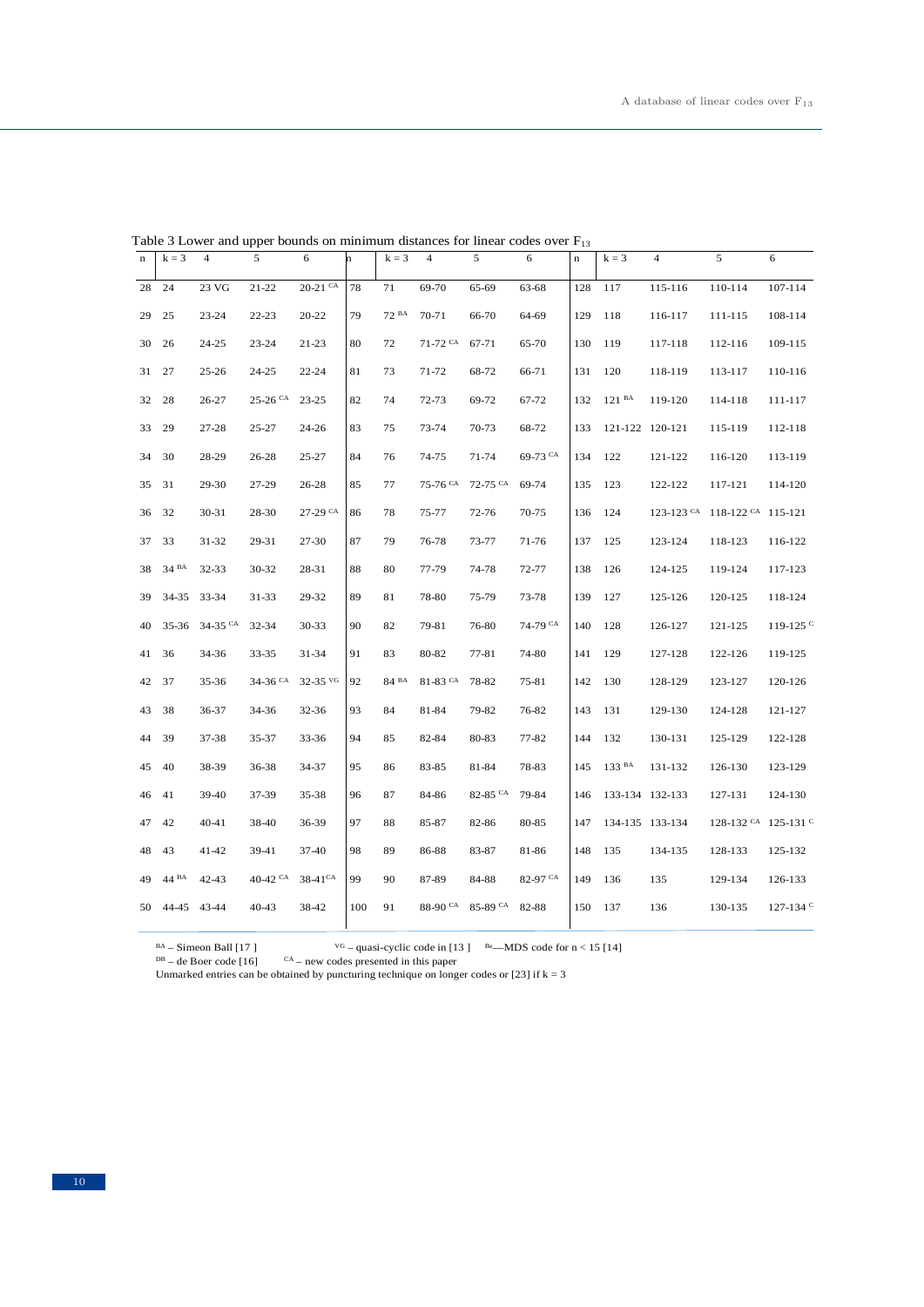### Table 4 Other new QT codes that are found in this work and used to derive the lower bounds in Table 3

| n   | k              | d   |                         | $m \alpha$     | <b>Defining polynomials</b>                                                                                                                                                                                                                                                                                                                                                                                                                                      |
|-----|----------------|-----|-------------------------|----------------|------------------------------------------------------------------------------------------------------------------------------------------------------------------------------------------------------------------------------------------------------------------------------------------------------------------------------------------------------------------------------------------------------------------------------------------------------------------|
| 85  | $\overline{4}$ | 75  | 17 6                    |                | C9566572B03055915, 3B90BC822420AB4, 175010787B272AC12, A4586B7A4A1555AAA, 6824A1C67B8BA3B68                                                                                                                                                                                                                                                                                                                                                                      |
| 104 | $\overline{4}$ | 92  | 8                       | $\overline{1}$ | A9C77511, 5A613A31, C9695821, 9A4AC421, B8952121, 2AC2C01, 645B4621, A5B14521, 5661611, 74B99B1, 7809C21,<br>B92B6B11, 43532621                                                                                                                                                                                                                                                                                                                                  |
| 136 | $\overline{4}$ | 123 | 34 6                    |                | C89658606957772CB509300552519B145A, 9A340568467B478A34AA1135A5253AAA9A,<br>33B2950BB9C98B2C26482101A4B841080A, 269882B42A512CA6B74B883B0A732B3638                                                                                                                                                                                                                                                                                                                |
| 153 | $\overline{4}$ | 139 | 17 6                    |                | C9566572B03055915, 3B90BC822420AB4, 175010787B272AC12, A4586B7A4A1555AAA, 6824A1C67B8BA3B68,<br>930647483A13A23A9, 298B252AB48307233, 8680977C590521B4A, 325B99BC68114818A                                                                                                                                                                                                                                                                                       |
| 32  | 5              | 25  | 8 1                     |                | 965C81, 117A5C1, 6B66521, 39612911                                                                                                                                                                                                                                                                                                                                                                                                                               |
| 42  | 5              | 34  | 14 1                    |                | C364C197A1, C1406B7668B51, 273B691926081                                                                                                                                                                                                                                                                                                                                                                                                                         |
| 49  | 5              | 40  | $7 \quad 1$             |                | 5274A11, 8A21511, 2696211, 32991, CAC131, 373491, 9716131                                                                                                                                                                                                                                                                                                                                                                                                        |
| 56  | 5              | 46  | 7 1                     |                | 6B65B1, C65C81, 4B4961, 569781, 4A16121, 84C1711, 9283C1, 87C661                                                                                                                                                                                                                                                                                                                                                                                                 |
| 68  | 5              | 57  | 17 <sub>1</sub>         |                | 26778C10B7B73731, 42C4C825639842A1, 196C27211272C691, 6A30BA1C25566381                                                                                                                                                                                                                                                                                                                                                                                           |
| 96  | 5              | 82  | 8 1                     |                | 3BA79211, C57B3311, 25B43731, C647121, A981611, 16715B1, 98C1C811, 2472C951, 8470C41, 29327121, 7A1A781,<br>C85B6B1                                                                                                                                                                                                                                                                                                                                              |
| 119 | 5              | 103 | 17 <sub>1</sub>         |                | 158BCB3BCB851,43227B2CB6976681,1939C57875C9391,550102645A546201,A463983A2316C151,3839B779C2980661,<br>315895A570C81241                                                                                                                                                                                                                                                                                                                                           |
| 126 | 5              | 109 | $14 \quad 1$            |                | C364C197A1, 913937AB67CC1, 21472632237C1, 8986292BB3AB1, 3062CA237511, 76B23513759411, 68B307A1CC521,<br>35096BA095421, 963CA473580A1                                                                                                                                                                                                                                                                                                                            |
| 136 | 5              | 118 | 8                       | $\overline{1}$ | 5ABAB321, A7916721, 3462211, 286B9621, 979BAA1, B761AC1, 68C5971, 47681341, 79883511, A1A86A31, 95643721,<br>B9643B51, B59B7321, 312B8C11, C7AC5A11, B78B7A1, 781B7B1                                                                                                                                                                                                                                                                                            |
| 147 | 5              | 128 | $21 \quad 1$            |                | CBC6C37BC7B51A88C1111, C5843C3AA792418224C1, C46981C81A47C179B1C11, 2487C583226B53651B11,<br>B1A625C6B3C6B5054C91, 64CB15B59406B66416A1, A34881B17C650445C121                                                                                                                                                                                                                                                                                                    |
| 150 | 5              | 130 | $5 \quad 1$             |                | B191, A291, B631, A8C1, 41611, 81711, 27B1, 7801, 3331, B361, CB521, 43261, BC921, 53641, CBB1, 69611, 32311, 35731,<br>65261, 2411, 37C1, 52411, 67A11, 4751, C4531, A6311, 67161, CBA31, 82911, 81                                                                                                                                                                                                                                                             |
| 21  | 6              | 14  | 3                       | 6              | C <sub>2</sub> C, AA8, 9BB, 88C, A81, 71A, 042; 0C <sub>2</sub> , 3A9, 9C <sub>5</sub> , 38, 5C <sub>4</sub> , 3A4, 054                                                                                                                                                                                                                                                                                                                                          |
| 27  | 6              | 19  | 3                       | 6              | C2C, AA8, 9BB, 88C, A81, 71A, 5BB, A87, 608; 0C2, 3A9, 9C5, 38, 5C4, 3A4, 803, 939, A35                                                                                                                                                                                                                                                                                                                                                                          |
| 49  | 6              | 38  | $\tau$                  | -1             | 7B6A311, 3CC651, 5B39641, A9B171, C89CA1, 893C421, 953B911                                                                                                                                                                                                                                                                                                                                                                                                       |
| 57  | 6              | 45  | 3                       | 6              | C2C, 015, 1A, 95, 1A2, 10C, 435, 204, 169, 0A5, 676, 769, 82C, B8C, 524, 4BA, 52C, 963, 249; 0C2, 605, 916, CC4, 689, 6A4,<br>5AA, 361, 88C, 099, 80B, CB5, 902, B66, 7B6, 576, 9C3, B34, 49B                                                                                                                                                                                                                                                                    |
| 81  | 6              | 66  | 3                       | 6              | C2C, AA8, 9BB, 88C, A81, 71A, 5BB, A87, 288, 8B3, 391, CAB, 866, 371, 621, 453, 2A8, 9CB, 491, 345, 818, BA5, 26B, 248,<br>795, C6, 7B6; 0C2, 3A9, 9C5, 38, 5C4, 3A4, 803, 939, CA2, 479, 8A1, CCA, 205, 14B, 805, 181, 416, 7AA, 30B, AC, 489, 418,<br>482, 80A, C35, 511, 2C9                                                                                                                                                                                  |
| 99  | 6              | 82  | 3                       | -6             | C2C, 043, 991, A4A, 73, 342, 103, B55, C51, 054, 962, 052, B18, 9C9, A35, 95A, 7CC, 042, 788, 3C6, 45B, CA3, 377, 43, 025,<br>9C3, 7B9, 049, A82, B75, 628, A19, 09C; 0C2, 11A, B96, 577, 743, 1B7, 867, 915, 68, 6B7, 4B5, 977, B09, 681, 7AC, A51, 91,<br>8BB, 879, 8C3, 839, 5AC, 414, 165, B7B, 304, 8BC, 36A, 003, 368, CB8, 313, 38                                                                                                                        |
| 117 | 6              | 98  | 3                       | 6              | C2C, B51, 80B, B18, 525, 38B, B36, A76, 68B, C61, 24C, 865, 6A4, 82C, 331, 879, B6A, 04C, 391, A0C, 217, A7, 711, CCA,<br>35C, C84, A24, 0C1, 216, 993, C35, 8B8, A88, 747, A66, 3AB, 361, 044, 6A7; 0C2, C72, 4C3, 1A6, 901, 363, 4C8, 472, 5A6,<br>C09, 2B9, B74, 729, B44, 2A4, 2B, 346, A04, C19, 304, 0C4, 6BC, 5CA, B6B, 6, 61C, C24, 7C8, 1B4, 282, 587, C87, 196, 03C,<br>68A, 346, 89B, C82, A98                                                        |
| 135 | -6             | 114 | $\overline{\mathbf{3}}$ | 6              | C2C, 532, 556, CCB, 7B2, 59A, 26, BB4, C22, 53A, 968, 3AA, B3C, 37, 4C8, 905, 82B, 119, 271, 112, 565, A8, 9C5, B7B,<br>5AB, C22, 077, 216, 8B1, C14, 9CC, 06, 3C8, BAA, 745, 501, 295, 0CA, B9C, 404, 23, 16C, 5C2, 031, 1A4; 0C2, 81C, A1, 038<br>C86, 5C3, B7A, 31A, ABA, 54B, 591, BB4, 2A7, 096, 243, A64, 5B9, 37, 61B, C76, 1C9, 40A, 3A5, A42, C4B, 552, 252, 65,<br>A68, 975, 96A, 989, 2B4, 383, 902, 94C, 626, 878, B45, 7A8, CCB, C48, 13B, 526, 374 |
| 147 | -6             | 125 | 21 1                    |                | 15927A7C452B83136931, C8905A324208569C6611, 850175159485BB722991, 5796B3114C22C917C231,<br>32AA65B413508B2BA141, 46854B05322A8664661, B773147B873A94886041                                                                                                                                                                                                                                                                                                       |
| 150 | - 6            | 127 | 6 6                     |                | C024C9, 015C, 73CA6A, 0073A6, 7742C9, 4C3651, 641374, 42BB6, 22133, 56723, 2CBA85, CB02A6, BC404B, 571AA2,<br>8227C, 834C31, 93857, 2130B8, 7C85C6, A67A0B, 115A6, C8833A, 6A3704, 25574C, BB1818                                                                                                                                                                                                                                                                |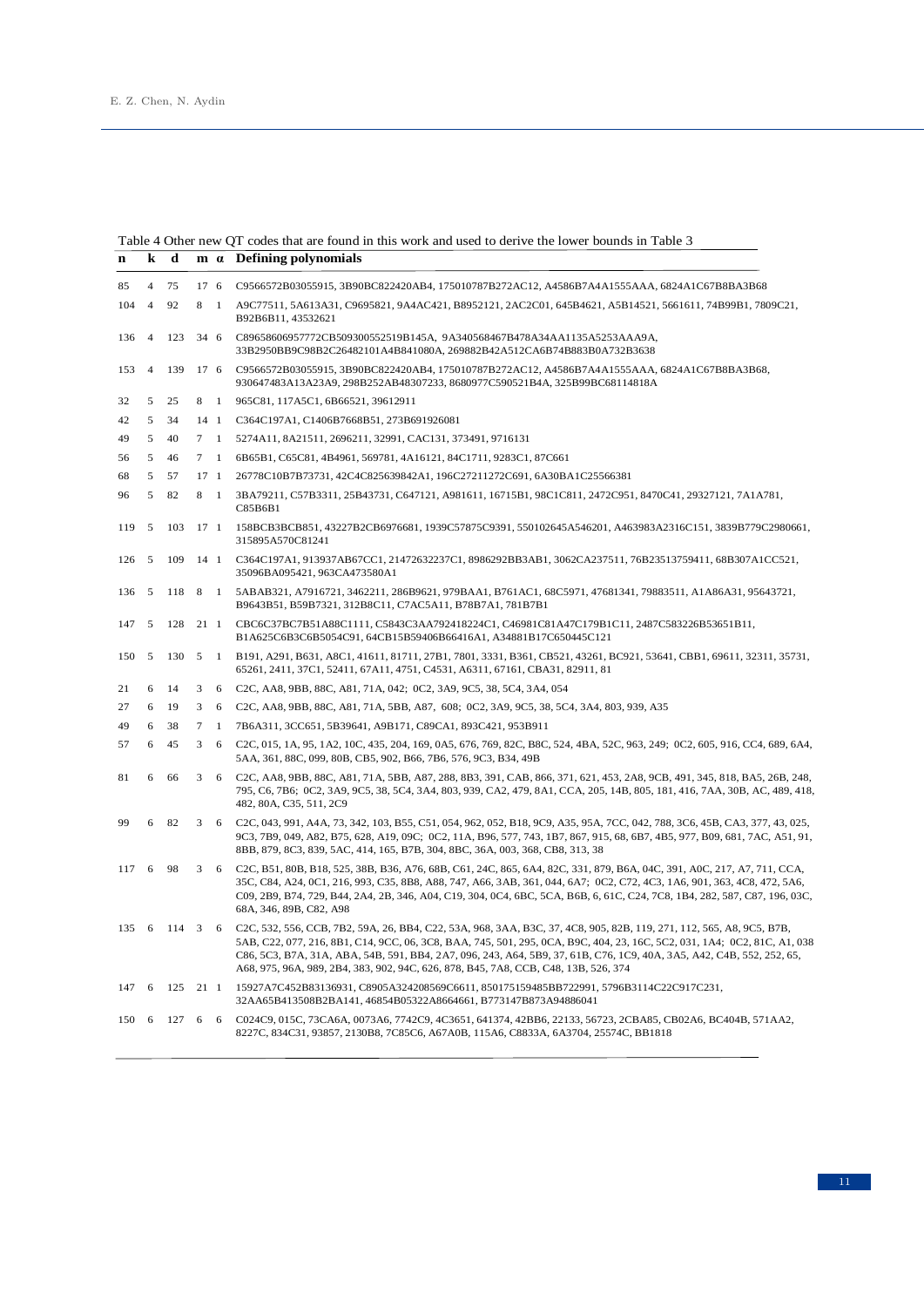# Table 5 Other new optimal QT [pm, 3] codes found in this work

| $\mathbf n$ |                | $p$ m d         |               | $\alpha$     | <b>Defining polynomials</b>                                                                                                                                                                                                                                    |
|-------------|----------------|-----------------|---------------|--------------|----------------------------------------------------------------------------------------------------------------------------------------------------------------------------------------------------------------------------------------------------------------|
| 8           | $\overline{2}$ | $4\quad 6$      |               | $\mathbf{1}$ | 11, 2321                                                                                                                                                                                                                                                       |
| 14          | 2              | $7\phantom{.0}$ | 12            | $\mathbf{1}$ | 18481, A8B8A11                                                                                                                                                                                                                                                 |
| 20          | 5              | $\overline{4}$  | 17            | $\mathbf{1}$ | 11, 4961, 6831, 671, 231                                                                                                                                                                                                                                       |
| 32          | 8 4            |                 | 28            | $\mathbf{1}$ | 11, 4961, 6831, 671, 4521, 3311, AB21, 8921                                                                                                                                                                                                                    |
| 35          |                | 5 7             | 31            | $\mathbf{1}$ | 3C72B1, 19CC91, 6A6011, 3494311, B323B11                                                                                                                                                                                                                       |
| 77          | 11 7           |                 | 70            | $\mathbf{1}$ | A8B8A11, 18481, 19CC91, 8535811, 3494311, 2437A1, 64BA931, 2959211, 75A821, B786451, C64971                                                                                                                                                                    |
| 78          | 263            |                 | 71            | $\mathbf{1}$ | 211, 261, 531, 341, 1, B1, 6A1, 491, A31, 851, 21, 581, 241, 451, 811, 11, 351, 621, 31, B41, 671, 421, 911, 81, 321, B51                                                                                                                                      |
| 87          | 29 3           |                 | 79            | $\mathbf{1}$ | [78, 3, 71] code, 411, C71, 51                                                                                                                                                                                                                                 |
| 88          | 22 4           |                 | 80            | $\mathbf{1}$ | 11, 4961, 6831, 671, 4521, 3311, AB21, 8921, 341, 5731, 561, 2321, 4851, 6611, BC1, 3531, 121, 8A31, 9A1, 2211, 4741,<br>6941                                                                                                                                  |
| 90          | 30 3           |                 | 82            | $\mathbf{1}$ | [87, 3, 79] code, 311                                                                                                                                                                                                                                          |
| 91          | 13 7           |                 | 83            | $\mathbf{1}$ | [77, 3, 70] code, 47BAC1, A39651                                                                                                                                                                                                                               |
| 102         | $34 \quad 3$   |                 | 93            | $\mathbf{1}$ | 511, 321, C21, B51, A11, 821, 431, 231, 521, 241, 31, 611, 361, 911, 1, 541, 6A1, 91, 671, 581, B21, 921, 341, 471, 851, 311,<br>C11, B11, 831, B41, 421, 11, 641, 491                                                                                         |
| 105         | $35 \quad 3$   |                 | 96            | 1            | 421, 851, 411, C31, 21, 491, 11, 231, 61, 211, 511, 361, C91, 1, 341, 581, 921, 651, 6A1, 241, B1, A31, 51, 321, 471, 831, A1,<br>641, 531, 621, C21, 261, B51, 911, 541                                                                                       |
| 116         | 29 4           |                 | 106 1         |              | 11, 2321, 4961, 6941, 4521, 891, 2211, 341, 6831, 671, 9A1, 3A81, B361, 3531, C131, 4411, AB1, 8B41, 9A21, 8A31, 231,<br>B141, 5621, 2651, 2431, 781, 5511, 4851, 6611                                                                                         |
| 117         | 39 3           |                 | $107 \quad 1$ |              | 231, 51, 71, 431, 531, 261, B21, C91, 911, 811, C71, 1, 11, A11, 361, C31, 61, 541, 641, 671, 91, 611, 341, 621, C11, 471, 321<br>21, 81, 491, B51, 831, 511, 451, 821, A31, 211, 921, 521                                                                     |
| 129         | 43 3           |                 | 118 1         |              | A31, 641, B31, C21, 921, 41, 321, 6A1, 531, A1, C11, 61, B51, 51, 511, 421, 11, 821, 541, B41, C71, 491, C31, 91, B1, 81,<br>471, 361, 241, 211, 711, 571, C1, 261, 341, 621, 71, 611, 431, 411, 581, 851, 671                                                 |
| 132         | 44 3           |                 | $121 \quad 1$ |              | 341, C91, 261, 671, B1, 831, C1, B41, 921, 311, C31, 51, 821, 231, 91, 711, 811, 511, A1, 1, 431, 581, 471, 411, A31, 11, 491,<br>351, C21, 611, 6A1, 81, 641, 241, 31, 321, B31, A11, 911, 71, B11, 851, 451, C71                                             |
| 144         | 48 3           |                 | 132 1         |              | 431, 581, 911, 711, 231, 471, 341, A11, 51, 321, 851, 361, 421, 821, B41, 261, C21, 81, B31, 511, 241, C91, 921, B51, 31, 211<br>811, 611, A31, 411, 671, C11, C31, 521, 351, 21, 641, 451, 11, 491, 531, 311, 6A1, 651, 621, B1, C71, 1                       |
| 159         | 53 3           |                 | $146 \quad 1$ |              | 211, 261, 531, 341, 1, B1, 6A1, 491, A31, 851, 21, 581, 241, 451, 811, 11, 351, 621, 31, B41, 671, 421, 911, 81, 321, B51, 411,<br>C71, 311, 51, C31, 71, 361, 431, 651, 711, C21, B11, 511, A21, 571, C91, 611, 231, 921, 61, A11, C1, 471, 521, B31, C11, 41 |
| 160         | 40 4           |                 | $147 \quad 1$ |              | 11, 4961, 6831, 671, 4521, 3311, AB21, 8921, 341, 5731, 561, 2321, 4851, 6611, BC1, 3531, 121, 8A31, 9A1, 2211, 4741,<br>6941, 8B41, 231, 5621, 5511, 3A81, B361, C131, 781, 2651, 3421, AB1, B141, 2431, 4411, 3641, 6721, 451, 891                           |
| 161         | 23 7           |                 | 148 1         |              | 18481, A8B8A11, 19CC91, 8535811, 47BAC1, 75A821, B323B11, 2959211, CB6BC11, 985B41, 86B9321, 2437A1,<br>64BA931, 3494311, B786451, 7ACA711, 3548B21, 5747511, 6A6011, A39651, 522501, A96C521, 3C72B1                                                          |
| 162 54 3    |                |                 | 149 1         |              | $[159, 3, 146] + 821$                                                                                                                                                                                                                                          |
| 164         | 41 4           |                 | $151 \quad 1$ |              | 11, 4961, 6831, 671, 4521, 3311, AB21, 8921, 341, 5731, 561, 2321, 4851, 6611, BC1, 3531, 121, 8A31, 9A1, 2211, 4741,<br>6941, 8B41, 231, 5621, 5511, 3A81, B361, C131, 781, 2651, 3421, AB1, B141, 2431, 4411, 3641, 6721, 451, C241, 891                     |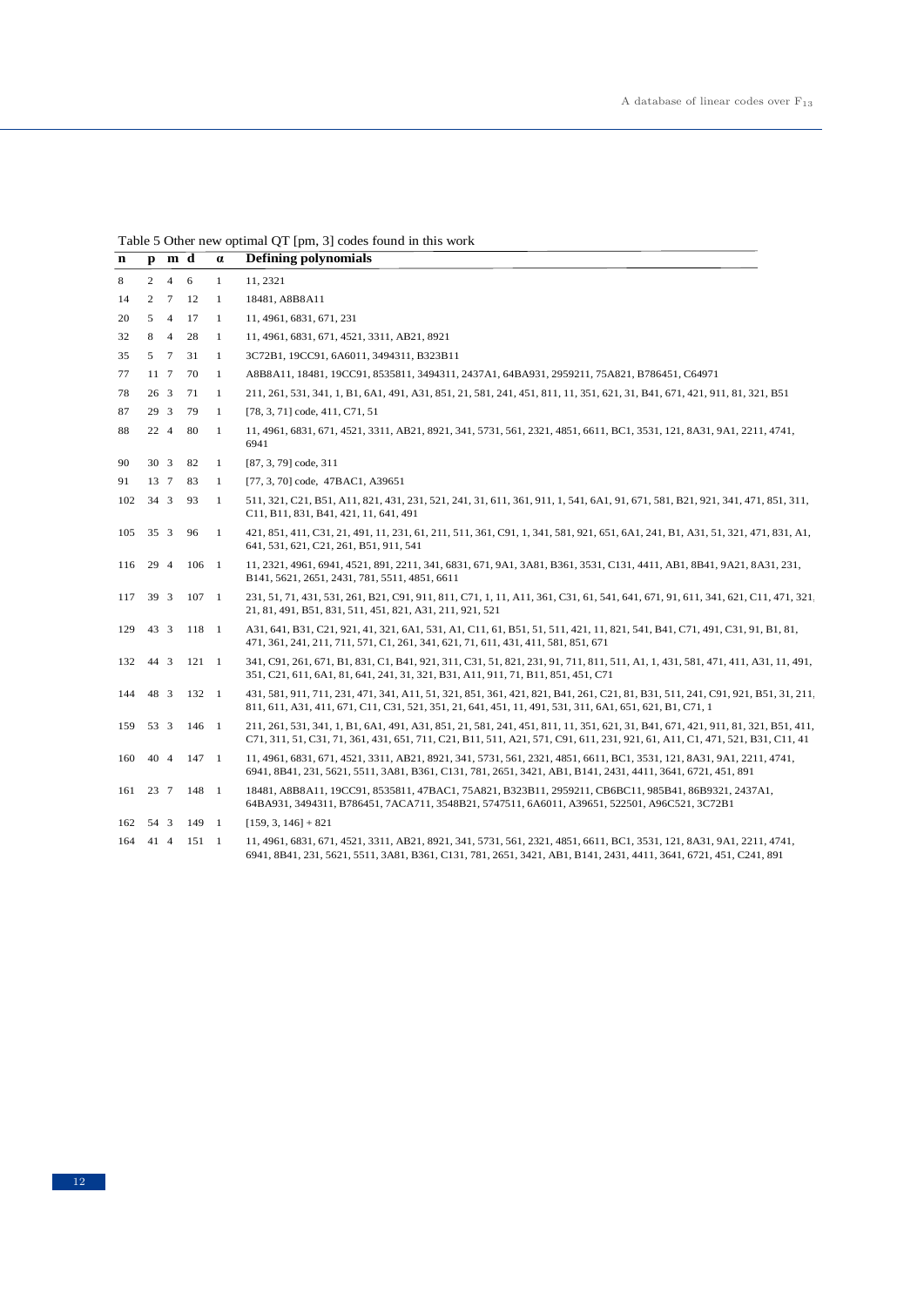### Table 5 Other new optimal QT [pm, 3] codes found in this work

| $\mathbf n$ | $\mathbf{p}$ | m d |                | $\alpha$ | <b>Defining polynomials</b>                                                                                                                                                                                                                                                                                  |
|-------------|--------------|-----|----------------|----------|--------------------------------------------------------------------------------------------------------------------------------------------------------------------------------------------------------------------------------------------------------------------------------------------------------------|
| 165         | 55 3         |     | 152 1          |          | [162, 3, 149], 641                                                                                                                                                                                                                                                                                           |
| 168         | 56 3         |     | 155 1          |          | $[165, 3, 155]$ , 91                                                                                                                                                                                                                                                                                         |
| 171 57 3    |              |     | 157 1          |          | C91, 361, A31, 921, B11, 1, 51, A11, 211, 851, 311, 241, C21, B1, 31, B51, 491, 621, 11, 451, 71, 651, 671, B41, 421, 511, 81,<br>541, C11, 531, 341, 611, 521, 431, C71, 21, 581, 471, 831, 811, 911, 61, A1, 641, 411, B31, A21, C31, 41, C1, 571, 231, 261,<br>6A1, 321, 351, 91                          |
| 174         | 58 3         |     | 160 1          |          | [171, 3, 157], 711                                                                                                                                                                                                                                                                                           |
| 175         | 25 7         |     | $161 \quad 1$  |          | 18481, A8B8A11, 19CC91, 8535811, A39651, 2437A1, 47BAC1, 75A821, CB6BC11, 6282611, B4A7621, 5747511, 6A6011,<br>7ACA711, 3548B21, B323B11, 3C72B1, 985B41, 522501, 2959211, 3494311, B786451, 64BA931, A96C521, C64971                                                                                       |
| 177         | 59 3         |     | $163 \quad 1$  |          | $[174, 3, 160]$ code, 821                                                                                                                                                                                                                                                                                    |
| 180         | 60 3         |     | 166 1          |          | [177, 3, 163] code, B21                                                                                                                                                                                                                                                                                      |
| 182         | 26 7         |     | 168 1          |          | [175, 3, 161] code, 86B9321                                                                                                                                                                                                                                                                                  |
| 183         | 61 3         |     | 169 2          |          | 431, 521, 721, A1, 81, 651, 471, 511, A21, 811, 91, B51, 711, 121, A41, 11, 31, A11, 411, 531, 21, 451, 341, 41, 321, C91, 641<br>311, 831, 611, 71, 731, B71, B21, C1, 821, 621, 351, 891, B11, C11, C71, A81, 921, 1, B31, 941, 851, 61, 961, 911, 51, 111,<br>B41, 951, 861, 671, A31, C31, C21, B1       |
| 186         | 62 3         |     | 170 1          |          | C11, 811, 71, 471, 21, 521, 211, 491, C21, B11, 31, 11, 261, C91, 621, 921, 361, 51, 81, 641, A11, C71, B51, 611, B1, 571,<br>A31, 671, 91, 411, 431, 41, 541, B21, A1, 341, 241, 581, 511, 421, 61, 6A1, 321, 711, 911, 531, 351, B41, 311, B31, B31, 651,<br>C1, 451, 821, 1, C31, 851, 231, 831, 831, A21 |
| 188 47 4    |              |     | 172 1          |          | 11, 3A81, 2431, 231, AB1, 6941, 4521, 8B41, AB21, 9A21, B141, 3531, 2321, 4961, 2211, 6611, 3641, 8A31, 3421, 3311,<br>6721, 4851, 451, 341, C241, 9A1, 5511, BC1, 781, 121, 121, 561, C131, 891, 5621, 4411, 671, 4741, 5731, 2651, B361, 8921,<br>6831, C01, BC21, 6C71, AC31                              |
| 192         | 48 4         |     | 176 1          |          | C131, 5511, B361, 8921, AB1, 5621, BC1, 8921, 451, AB21, 671, 2211, 6941, 121, 6611, 6831, C01, 231, C241, 3531, 781,<br>5731, 2431, 341, 8A31, 3311, 4521, 9A21, 561, 3641, 6721, 11, 2651, 3421, 4741, B141, 891, 4851, 2321, 4961, 4411, 8B41,<br>8B41, 9A1, 3A81, CC11, 4C91, BC21                       |
|             |              |     | 189 27 7 173 1 |          | CB6BC11, 5747511, 522501, 18481, 2959211, 985B41, 3C72B1, 64BA931, B4A7621, C64971, 75A821, 86B9321, 8535811,<br>8535811, 6A6011, B323B11, B323B11, 19CC91, A8B8A11, 3494311, 2437A1, 47BAC1, 6282611, 7ACA711, A96C521,<br>B786451, 3548B21                                                                 |
| 204         |              |     | 17 12 187 1    |          | 4BA782CA2831, 5A96A793501, A2085669411, 274A0532321, C4C133A1141, C4C133A1141, 5262343C8511,<br>55428CA6C1, 55428CA6C1, 6B299CBCA81, B36B4B85991, 246A8A98C621, 246A8A98C621, 91756140C61,<br>2C1662AB6711, 57B65C291421, B837A821C111                                                                       |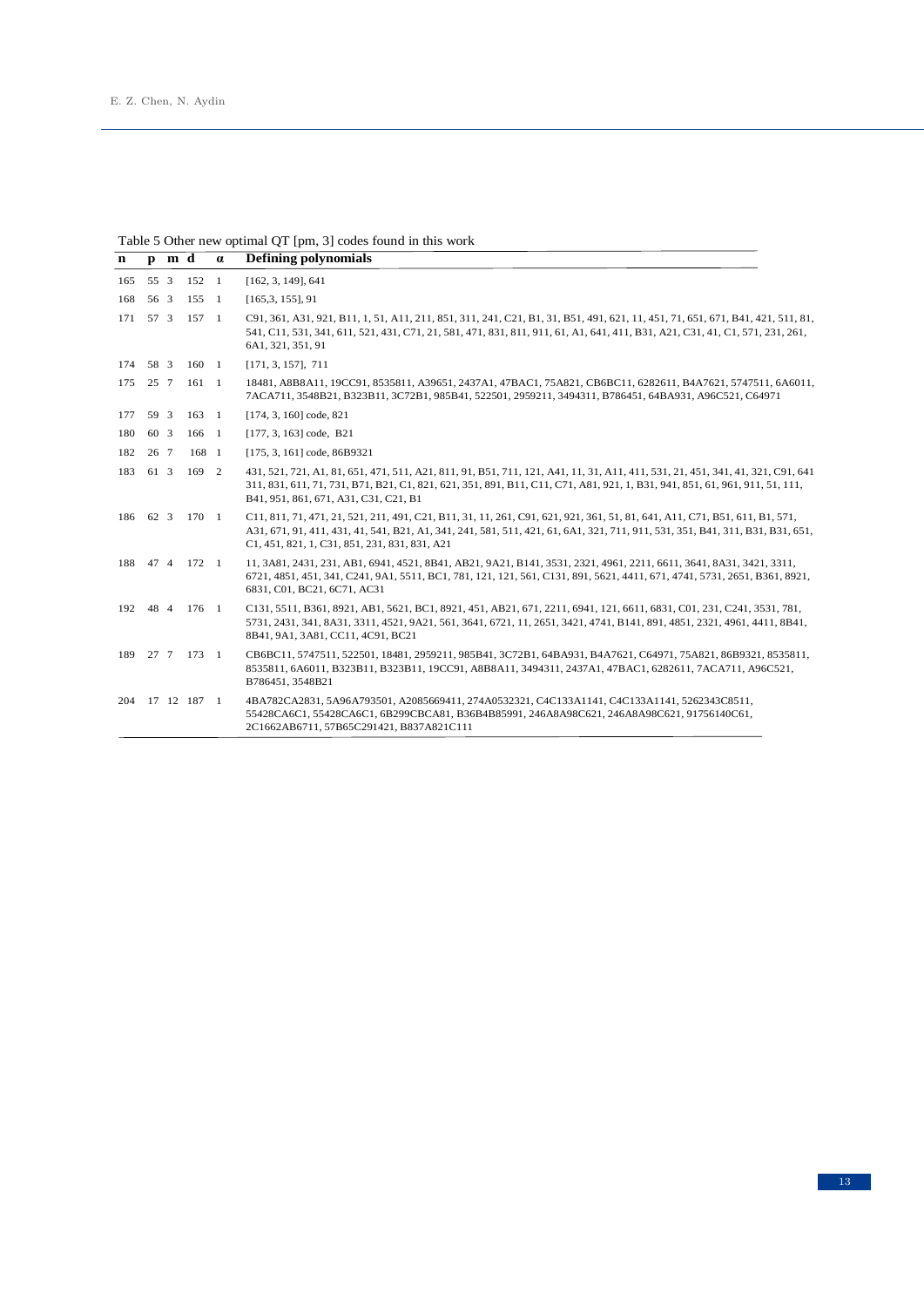Table 6 Optimal QT [pm, 4] and [pm, 5] codes

| n   | k              | p              | m              | d                | $\alpha$     | Defining polynomials                                                        |
|-----|----------------|----------------|----------------|------------------|--------------|-----------------------------------------------------------------------------|
| 10  | $\overline{4}$ | 2              | 5              | 7                | $\mathbf{1}$ | C01, B2B11                                                                  |
| 14  | $\overline{4}$ | 2              | $\tau$         | 11               | $\mathbf{1}$ | C851, B636B11                                                               |
| 15  | $\overline{4}$ | 3              | 5              | 11               | $\mathbf{1}$ | C01, 96911, A111                                                            |
| 16  | $\overline{4}$ | $\overline{4}$ | $\overline{4}$ | 12               | $\mathbf{1}$ | 4121, 7211, A431, 41                                                        |
| 18  | $\overline{4}$ | 3              | 6              | 14               | $\mathbf{1}$ | C71, 91A81, 9A6111                                                          |
| 20  | $\overline{4}$ | 5              | $\overline{4}$ | 16 <sup>VG</sup> | $\mathbf{1}$ | 116, 1B, 1186, 142, 134A                                                    |
| 25  | $\overline{4}$ | 5              | 5              | 20               | $\mathbf{1}$ | C01, 96911, 28111, 95B1, 5611                                               |
| 28  | $\overline{4}$ | $\tau$         | $\overline{4}$ | 23 <sup>VG</sup> | $\mathbf{1}$ | 14, 13, 1159, 163B, 1252, 112C, 1294                                        |
| 68  | $\overline{4}$ | $\overline{4}$ | 17             | 60               | 6            | C9566572B03055915, 663CC4022720508C5, 8680977C590521B4A, 972A15A2473369C09  |
| 153 | $\overline{4}$ | 9              | 17             | 139              | 6            | C9566572B03055915, 3B90BC822420AB4, 175010787B272AC12, A4586B7A4A1555AAA,   |
|     |                |                |                |                  |              | 6824A1C67B8BA3B68, 930647483A13A23A9, 298B252AB48307233, 8680977C590521B4A, |
|     |                |                |                |                  |              | 325B99BC68114818A                                                           |
| 10  | 5              | 2              | 5              | 6 <sup>VG</sup>  | 1            | 13A, 10AA                                                                   |
| 12  | 5              | 2              | 6              | 8                | $\mathbf{1}$ | 11,512721                                                                   |
| 14  | 5              | 2              | $\tau$         | 10               | $\mathbf{1}$ | 6B65B1, C65C81                                                              |
| 15  | 5              | 3              | 5              | 10               | $\mathbf{1}$ | B191, A291, 721                                                             |
| 18  | 5              | 3              | 6              | 13               | $\mathbf{1}$ | 32B131, 8C4121, 51271                                                       |
| 20  | 5              | $\overline{4}$ | 5              | 15 <sup>VG</sup> | $\mathbf{1}$ | 18, 14AC4, 1C8B, 12B3C                                                      |
| 15  | 6              | 5              | 3              | 9                | 6            | C2C, AA8, 9BB, 88C, 2A2; 0C2, 3A9, 9C5, 38, A04                             |
| 18  | 6              | 3              | 6              | 12               | 6            | C024C9, 16589B, AB836                                                       |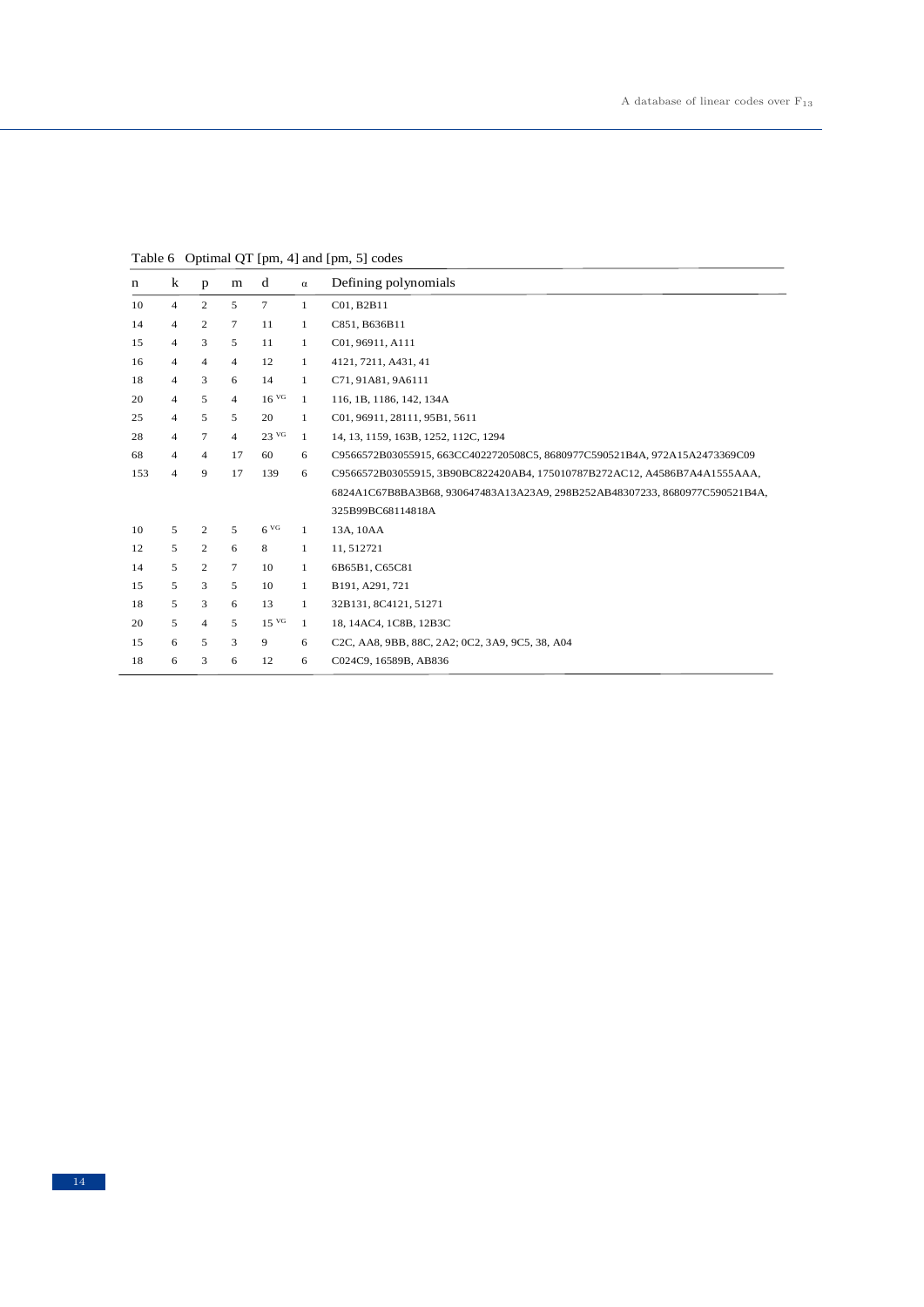### References

- <span id="page-14-17"></span>[1] F. J. MacWilliams F. J., N. J. A. Sloane, The theory of error-correcting codes, North-Holland, 1977.
- <span id="page-14-1"></span>[2] C. L. ACen and W. W. Peterson, Some Results on Quasi-cyclic Codes, Inf. Contr., 15, 407-423, 1969.
- [3] H. C. A. van Tilborg, On Quasi-cyclic Codes with rate 1/m, IEEE Trans. Inform. Theory, 24, 628-629, 1978.
- <span id="page-14-11"></span>[4] T. A. Gulliver, V. K. Bhargava, Some Best Rate  $1/p$  and Rate  $(p-1)/p$  Systematic Quasi-cyclic Codes, IEEE Trans. Inform. Theory, 37, 552-555, 1991.
- <span id="page-14-14"></span>[5] T. A. Gulliver, V. K. Bhargava, Some Best Rate 1/p and Rate (p-1)/p Systematic Quasi-cyclic Codes over  $GF(3)$  and  $GF(4)$ , IEEE Trans. Inform. Theory, 38, 1369-1374, 1992.
- [6] P. P. Greenough, R. Hill, Optimal Ternary Quasi-cyclic Codes, Des. Codes Crypt.,2,81-91, 1992.
- [7] E. Z. Chen, Six New Binary Quasi-cyclic Codes, IEEE Trans. Inform. Theory, 40, 1666-1667, 1994.
- [8] R. N. Daskalov, T. A. Gulliver, E. Metodieva, New Good Quasi-cyclic Ternary and Quaternary Linear Codes, IEEE Trans. Inform. Theory, 43, 1647-1650, 1997.
- <span id="page-14-15"></span>[9] T. A. Gulliver, P. R. J. Östergård, Improved Bounds for Ternary Linear Codes of Dimension 7, IEEE Trans. Inform. Theory, 43, 1377-1388, 1997.
- <span id="page-14-16"></span>[10] R. N. Daskalov, T. A. Gulliver, E. Metodieva, New Ternary Linear Codes, IEEE Trans. Inform. Theory, 45, 1687-1688, 1999.
- [11] N. Aydin, I. Siap, D. K. Ray-Caudhuri, The Structure of 1-generator Quasi-twisted Codes and New Linear Codes, Des. Codes Crypt.,24, 313-326, 2001.
- [12] N. Aydin, I. Siap, New Quasi-cyclic Codes over F5, Appl. Math. Lett., 15, 833-836, 2002.
- <span id="page-14-2"></span>[13] V. C. Venkaiah, T.A. Gulliver, Quasi-cyclic codes over  $\mathbb{F}_{13}$  and enumeration of defining polynomials, J. of Discrete Algorithms, 16, 249-257, 2012.
- <span id="page-14-13"></span>[14] E. R. Berlekamp, Algebraic Coding Theory, Aegean Park, (1984).
- <span id="page-14-12"></span>[15] E. Z. Chen, A New Iterative Computer Search Algorithm for Good Quasi-twisted Codes, accepted for publication in Des. Codes Crypt., in press.
- <span id="page-14-7"></span>[16] M. A. De Boer, Almost MDS Codes, Des. Codes Crypt., 9, 143-155, 1996.
- <span id="page-14-19"></span>[17] S. Ball, Table of Bounds on Three Dimensional Linear Codes or  $(n, r)$  Arcs in  $PG(2, q)$ , available at http://www-ma4.upc.es/∼ simeon/codebounds.html, Accessed July 22, 2014
- [18] A. R. Caldebank, W. M. Kantor, The geometry of two-weight codes, Bull. London Math. Soc., 18, 97-122, 1986.
- <span id="page-14-0"></span>[19] A. Vardy, The Intractability of Computing the Minimum Distance of a Code, IEEE Trans. Inform. Theory, 43, 1757-1766, 1997.
- <span id="page-14-4"></span>[20] W. Bosma, L. Cannon, C. Playoust, The Magma Algebra System I, The User Language, J. Symbolic Comput., 24, 235-265, 1997.
- <span id="page-14-3"></span>[21] M. Grassl, Bounds on the minimum distances of linear codes, available at http://www.codetables.de, Accessed July 22, 2014.
- <span id="page-14-18"></span>[22] N. Aydin, J. Murphree, New Linear Codes from Constacyclic Codes, J. Franklin Inst., 351, 1691-1699, 2014.
- <span id="page-14-20"></span>[23] R. Hill, Optimal Linear Codes, in Cryptography and Coding II, edited by C. Mitchell, Oxford University Press, 74-104, 1992.
- <span id="page-14-5"></span>[24] E. Z. Chen, Database of Quasi-twisted codes, available at http://moodle.tec.hkr.se/∼chen/research /codes/searchqt.htm, Accessed July 22, 2014
- <span id="page-14-6"></span>[25] K. Betsumiya, S. Georgiou, T. A. Gulliver, M. Harada, C. Koukouvinos, On Self-dual Codes over Some Prime Fields, Discrete Math. 262, 37-58, 2003.
- <span id="page-14-8"></span>[26] D. W. Newhart, On Minimum Weight Codewords in QR codes, J. Combin. Theory Ser. A 48, 104-119, 1998.
- <span id="page-14-10"></span>[27] I. S. Kotsireas C. Koukouvinos, D. E. Simos, MDS and near-MDS Self-dual Codes over Large Prime Fields, Advances in Math. Commun.,3 , 349-361, 2009.
- <span id="page-14-9"></span>[28] M. Grassl, T. A. Gulliver, On Self-dual MDS codes, Proc. IEEE Int. Symp. Inform. Theory, 1954- 1957, 2008.